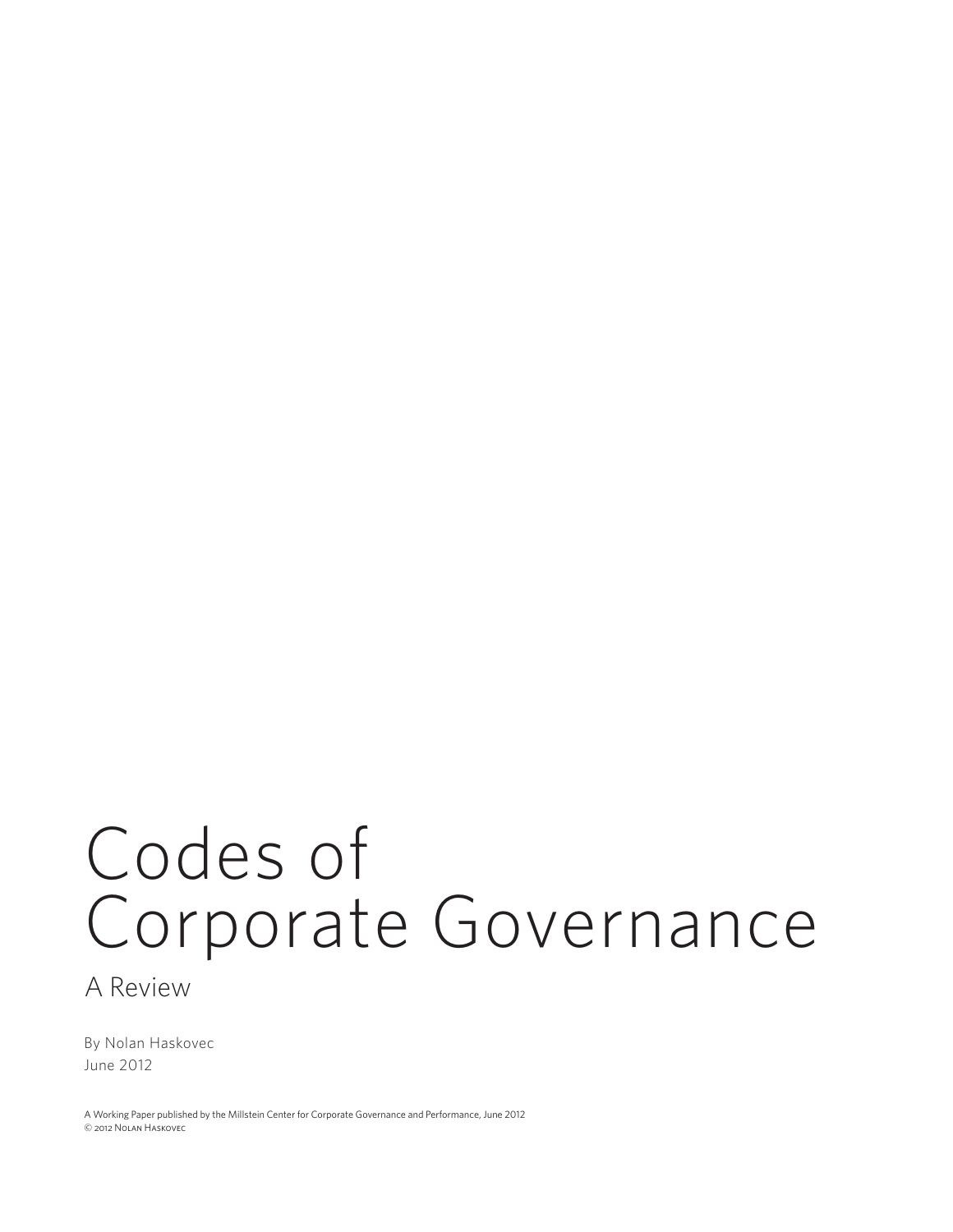# **contents**

| Ι.  |                                                      |                                                                                                                                                            |  |  |
|-----|------------------------------------------------------|------------------------------------------------------------------------------------------------------------------------------------------------------------|--|--|
| Η.  |                                                      |                                                                                                                                                            |  |  |
| Ш.  |                                                      |                                                                                                                                                            |  |  |
|     | Α.<br>В.                                             |                                                                                                                                                            |  |  |
|     | C.                                                   |                                                                                                                                                            |  |  |
|     | D.                                                   |                                                                                                                                                            |  |  |
|     | Е.                                                   | What content is typically included in codes of corporate                                                                                                   |  |  |
|     | F.                                                   |                                                                                                                                                            |  |  |
|     | G.                                                   | Who monitors adherence and what happens if a company                                                                                                       |  |  |
|     |                                                      | does not follow recommendations?11                                                                                                                         |  |  |
|     | Н.<br>Ι.                                             | What are the potential benefits of a code? 11<br>What are the potential downsides of a code? 11                                                            |  |  |
|     |                                                      |                                                                                                                                                            |  |  |
| IV. | Α.                                                   |                                                                                                                                                            |  |  |
|     | В.                                                   |                                                                                                                                                            |  |  |
|     | C.                                                   |                                                                                                                                                            |  |  |
|     | D.                                                   |                                                                                                                                                            |  |  |
|     | Е.                                                   |                                                                                                                                                            |  |  |
|     | F.                                                   |                                                                                                                                                            |  |  |
|     | G.                                                   |                                                                                                                                                            |  |  |
|     | Н.                                                   |                                                                                                                                                            |  |  |
|     | I.                                                   |                                                                                                                                                            |  |  |
| V.  | Lessons from corporate governance codes in Europe 15 |                                                                                                                                                            |  |  |
|     | А.                                                   | Topic 1: Do corporations see corporate governance codes                                                                                                    |  |  |
|     |                                                      | as affecting performance over the short, medium, or long                                                                                                   |  |  |
|     |                                                      | term, and how do they view costs and benefits?  16                                                                                                         |  |  |
|     |                                                      | I. Stakeholder interests in codes  16                                                                                                                      |  |  |
|     |                                                      | II. Creating and implementing a code 16<br>III.Costs and benefits of a code 17                                                                             |  |  |
|     |                                                      | IV. Topic 1: Main participant takeaways17                                                                                                                  |  |  |
|     |                                                      |                                                                                                                                                            |  |  |
|     | В.                                                   | Topic 2: How do investors take national corporate<br>governance standards into account when shaping their<br>behavior in respect to investing, engagement, |  |  |
|     |                                                      | Role of investors at home and abroad 18<br>L.                                                                                                              |  |  |
|     |                                                      | II. Reliance on proxy advisory firms  18                                                                                                                   |  |  |
|     |                                                      | III. Monitoring and collective action  18<br>IV. Topic 2: Main participant takeaways  18                                                                   |  |  |
|     | C.                                                   | Topic 3: Do the ways in which codes are formulated and<br>implemented affect outcomes such as the behavior of<br>L.                                        |  |  |
|     |                                                      | II. Accountability and enforcement 19<br>III. Topic 3: Main participant takeaways 19                                                                       |  |  |
|     | D.                                                   | Summary of roundtable participant conclusions 19                                                                                                           |  |  |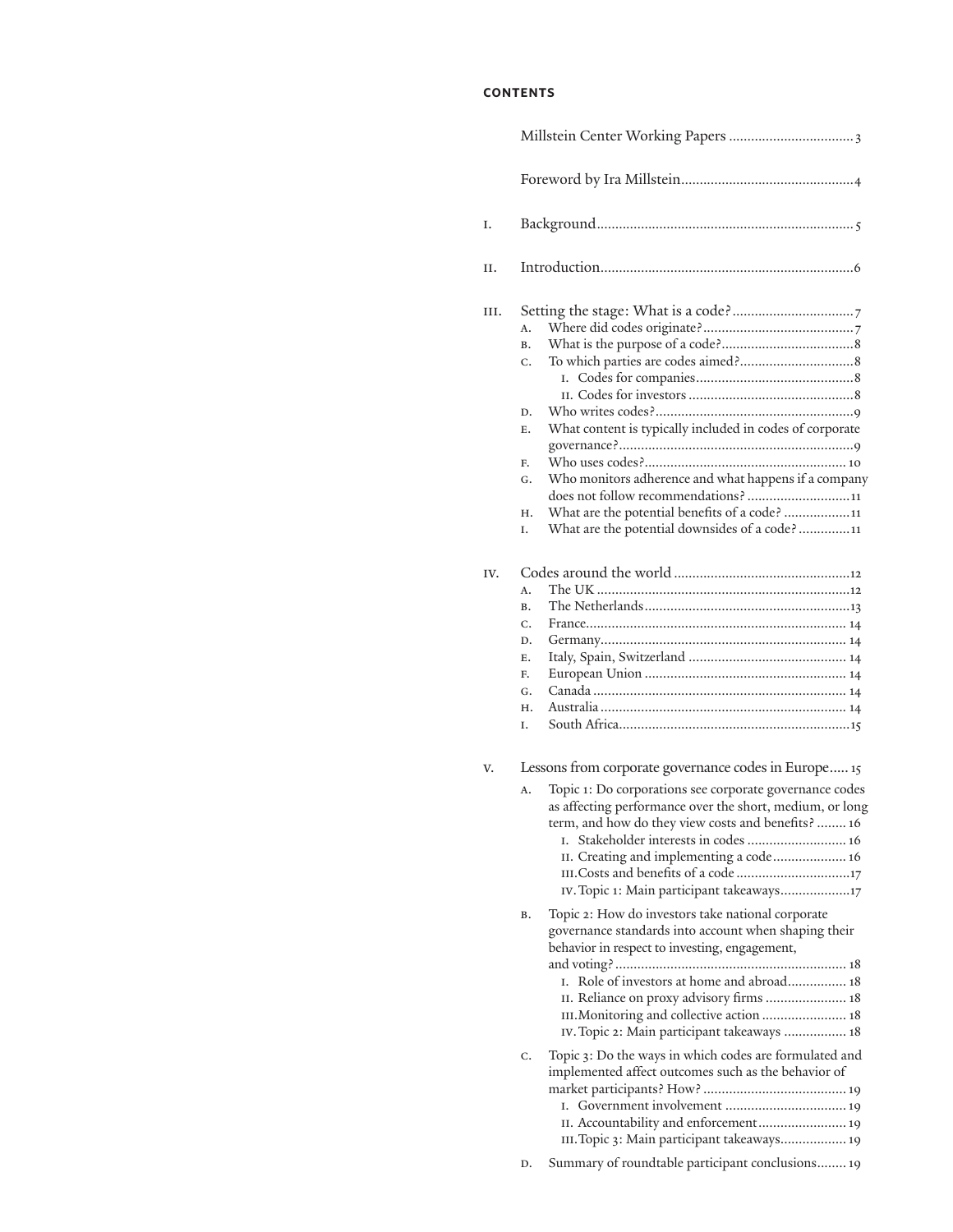| VI.                |                                                   |                                                                                                                                                                                                                         |  |  |
|--------------------|---------------------------------------------------|-------------------------------------------------------------------------------------------------------------------------------------------------------------------------------------------------------------------------|--|--|
|                    | А.<br>В.                                          | What are some of the reasons why there exists no<br>overarching code of corporate governance in the U.S.? 21                                                                                                            |  |  |
|                    | $C_{\star}$                                       | What might be the consequences of not having an<br>authoritative national governance code for the U.S.?  22                                                                                                             |  |  |
| VII.               | Millstein Center Codes and Standards Program U.S. |                                                                                                                                                                                                                         |  |  |
|                    | A.                                                | Topic 1: How have governance codes worked in                                                                                                                                                                            |  |  |
|                    |                                                   |                                                                                                                                                                                                                         |  |  |
|                    | В.                                                | Topic 2: Could a code of governance in the U.S.<br>improve the relationship between corporate boards<br>Topic 3: If the U.S. were to construct an authoritative<br>code, what process might work to make it happen, and |  |  |
|                    | C.                                                |                                                                                                                                                                                                                         |  |  |
|                    | D.                                                |                                                                                                                                                                                                                         |  |  |
| <b>APPENDIX A:</b> |                                                   | Governance Codes and Standards Program:                                                                                                                                                                                 |  |  |
| <b>APPENDIX B:</b> |                                                   | Governance Codes and Standards Program:                                                                                                                                                                                 |  |  |
| <b>APPENDIX C:</b> |                                                   | Meeting Summary and Next Steps: Yale Codes and<br>Standards Program New York City Roundtable 229                                                                                                                        |  |  |
| APPENDIX D:        |                                                   | Andrew Clearfield Acknowledgements33                                                                                                                                                                                    |  |  |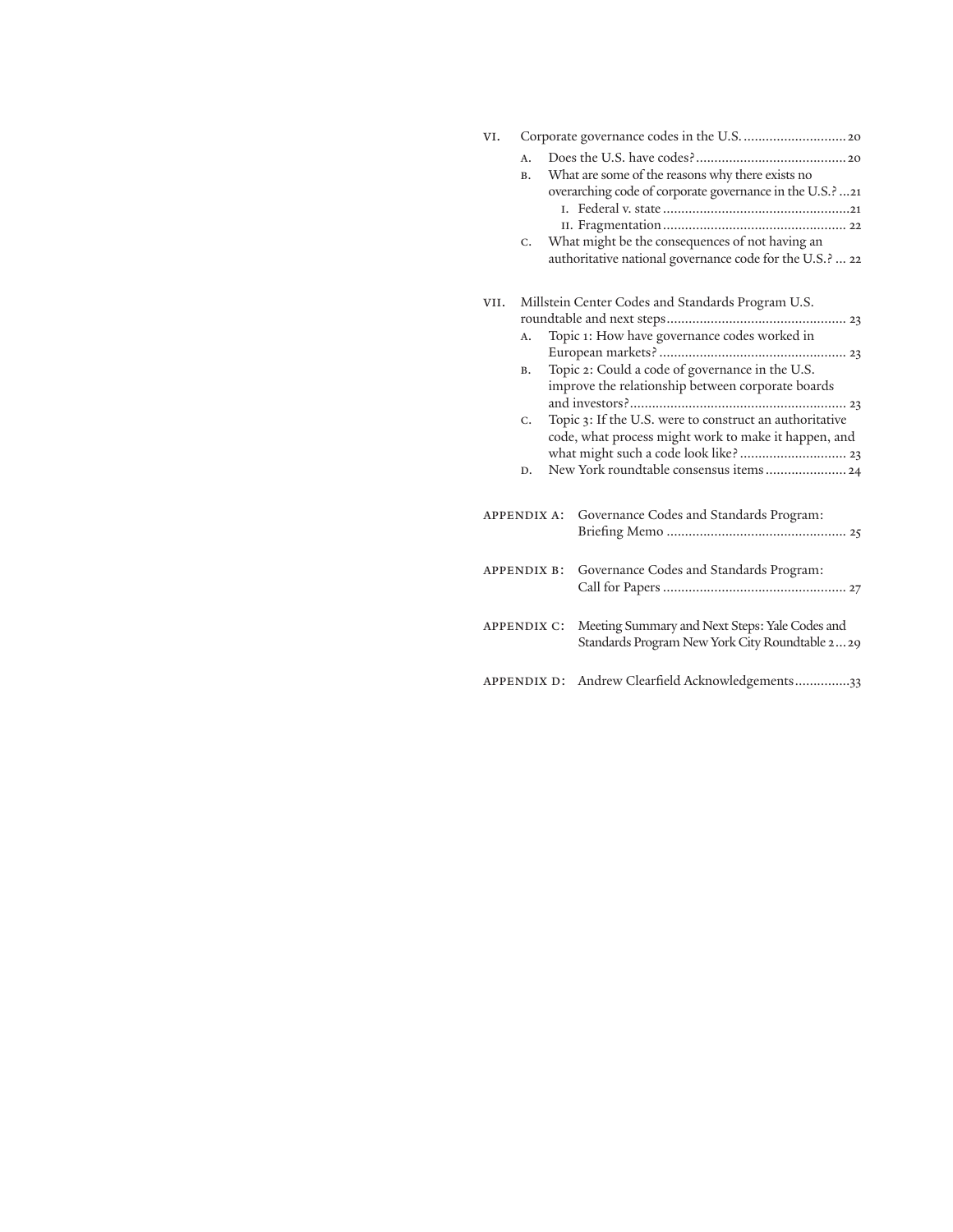#### **millstein center working papers**

The Millstein Center for Corporate Governance and Performance at the Yale School of Management has a mission of serving as a vital contributor to the growing architecture of international corporate governance. The Center sponsors academic research, hosts conferences and roundtables, generates databases, tests policy ideas, and publishes working papers by scholars and practitioners to expand knowledge and stimulate discussion on emerging corporate governance issues.

This working paper is authored by Nolan Haskovec, manager, Deloitte LLP, and visiting research fellow for corporate governance at the Millstein Center. It includes research written by Dr. Andrew Clearfield, principal of Investment Initiatives and former global corporate governance executive at TIAA-CREF. The paper does not reflect the positions of the Millstein Center, Yale School of Management, Yale University, or any of the Code and Standards Program (the "Codes project" or the "project") sponsors.

This working paper contains general information only and Deloitte is not, by means of this working paper, rendering accounting, business, financial, investment, legal, tax, or other professional advice or services. This working paper is not a substitute for such professional advice or services, nor should it be used as a basis for any decision or action that may affect your business. Before making any decision or taking any action that may affect your business, you should consult a qualified professional advisor. Deloitte shall not be responsible for any loss sustained by any person who relies on this working paper. As used in this working paper, "Deloitte" means Deloitte LLP. Please see www.deloitte.com/us/about for a detailed description of the legal structure of Deloitte LLP and its subsidiaries.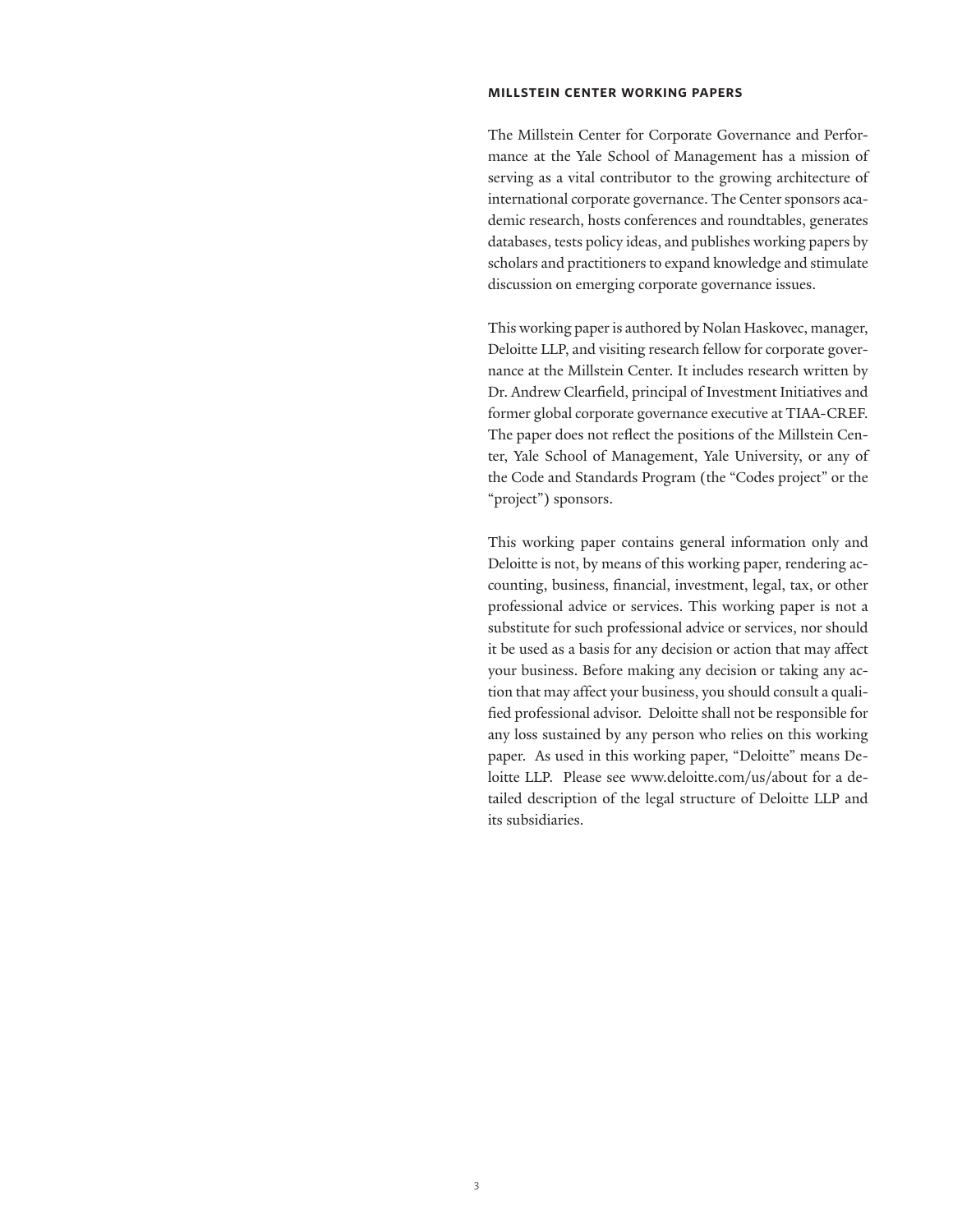#### **foreword by ira millstein**

The Millstein Center's Codes and Standards Program was founded after Lisa Tepper Bates, then a student in one of my corporate governance classes, wrote a final paper proposing a code for the U.S. Her argument was that authoritative national guidelines, if well framed, would be superior to rigid law and would encourage long term behavior. Indeed, codes of corporate governance around the world are intended to provide guidance at the frontier where law ends and market practice begins. Where they exist, principles can encourage corporate boards and shareholders to better understand common interests and better define expectations of each other. The question was whether a national code was wise, feasible, or desirable for the U.S.

To address the issue, the Center—with guidance from a balanced steering committee—undertook research to better understand how and under what circumstances codes have worked or failed to improve performance or reduce risk, particularly in Europe. In the course of roundtables and academic inquiry, it was learned that not all codes achieve their objectives. But many do—and there is strong support for them from among corporate directors, executives, and shareholders. The reasons parties cite are important for the U.S. to study. Corporate governance codes appear to help boards, managers, and investors identify their respective responsibilities. They give those with 'skin in the game' more of a voice in framing practices than intermediaries. They can build grounds for long term behavior. They can help strengthen board oversight. They can illuminate ways for directors and boards to communicate. And codes can help minimize the intrusion of law and regulation into market practice.

One strength of codes over law is that they can more easily adapt over time to changes in the market. Moreover, stewardship codes emerging alongside governance codes aim to foster responsible and constructive investor behavior, something boards need in order to build long term value.

Despite the apparent advantages codes have brought markets, the Codes and Standards Program also uncovered downsides and pitfalls. Some codes have failed for lack of endorsement by key parties, or for lack of leadership. Some have featured principles that have become as rigid and prescriptive as law. Some stray into micro management.

Part of the advantage of the U.S. coming late to the exercise, though, is being able to learn from the experience of others. Findings in this working paper contribute to greater

understanding of what codes are and are not. Whether the U.S. should develop a code remains an open question, but one that can now move to more informed debate. Participants in the March 2012 New York roundtable agreed that there are now grounds to take that next exploratory step.

#### *Ira Millstein*

*Senior Partner, Weil Gotshal & Manges LLP May 2012*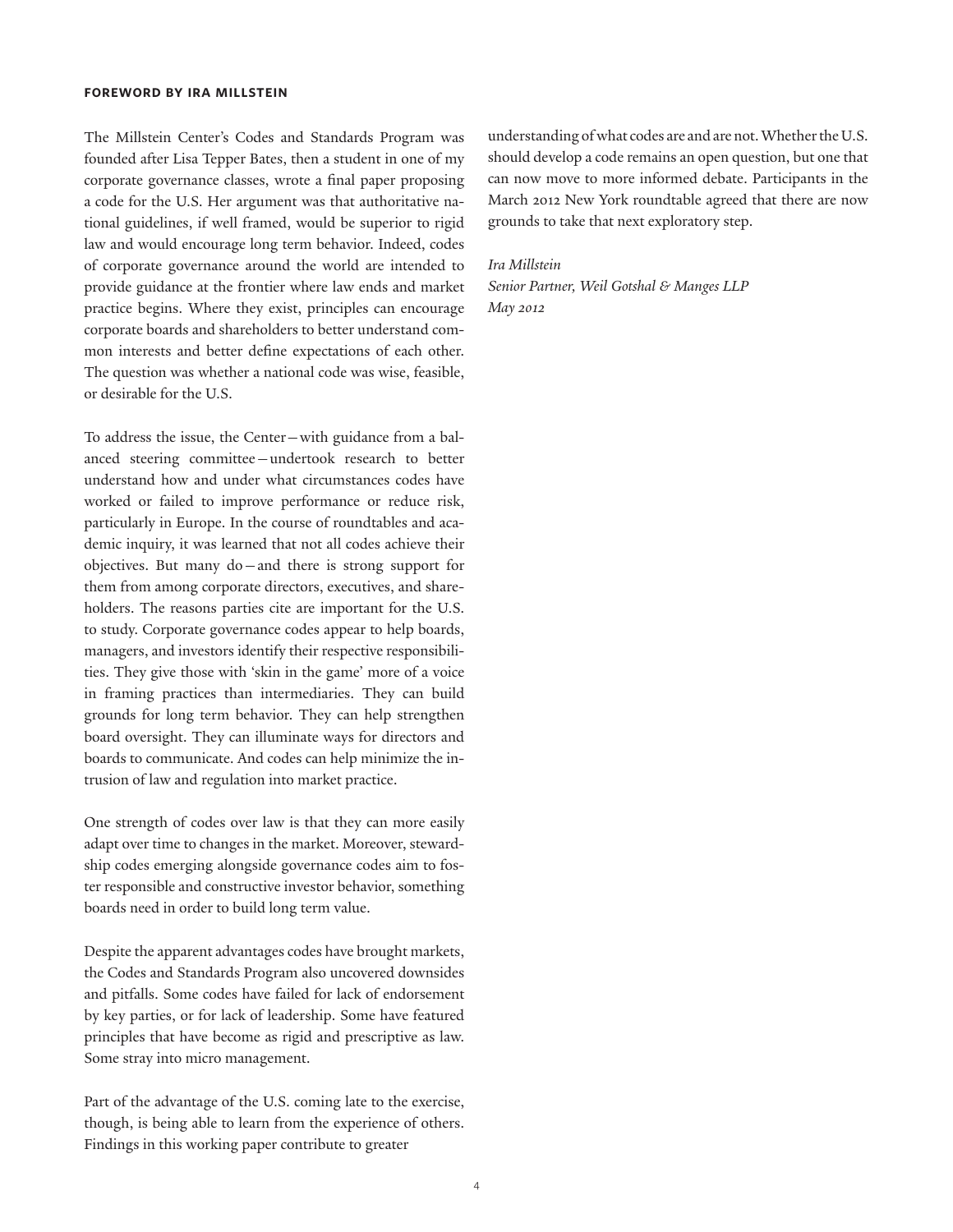### **i. background**

The United States has had an unusual feature in an increasingly important area of corporate governance: it is almost alone among significant markets in having no single, authoritative national code of corporate governance serving as a generally-accepted benchmark of practices. To explore this phenomenon, the Millstein Center for Corporate Governance at the Yale School of Management founded the Governance Codes and Standards Program. It aims to encourage research into, and disseminate further knowledge of, international experience in the field of corporate governance codes and standards.

The first phase of the project, which is sponsored by the Millstein Center, Deloitte, PGGM, TIAA-CREF, Prudential Financial, and Microsoft, consists of (1) a call for papers by scholars on the general topic of governance standards; (2) two roundtables of both practitioners and academics focused on experience with codes; and (3) publication of one or more authored working papers on the topic.

The call for papers was issued in July 2011; out of the submissions, four academic papers were blindly selected by the scientific committee. The papers have been finalized and submitted to the Millstein Center.

The first roundtable was convened on October 13, 2011, in Zeist, the Netherlands at the headquarters of PGGM. The meeting brought together a select group of thought-leader European Union (EU) corporate directors, investors, regulators, code authors, and other experts to identify lessons to be learned from the European experience so far. Specific topics of discussion at the first roundtable included the impact of corporate governance codes on company performance; investor attitudes toward codes of corporate governance; and the role of codes of corporate governance in markets.

The second roundtable was held on March 29, 2012, in New York City. Topics for discussion at the second roundtable included lessons learned from Europe; corporate board and investor relationships with codes of corporate governance; and whether paths might, or should, be found for developing a code of corporate governance in the U.S. The roundtable was attended by influential representatives of investing institutions and public corporations.

This working paper is organized into five main sections  $- (1)$ setting the stage for codes of corporate governance; (2) examining codes of corporate governance from an international perspective, including their history; (3) focusing on lessons learned from the first roundtable for the Codes and Standards Program held in Europe; (4) background on codes of corporate governance in the U.S.; and (5) Code project next steps.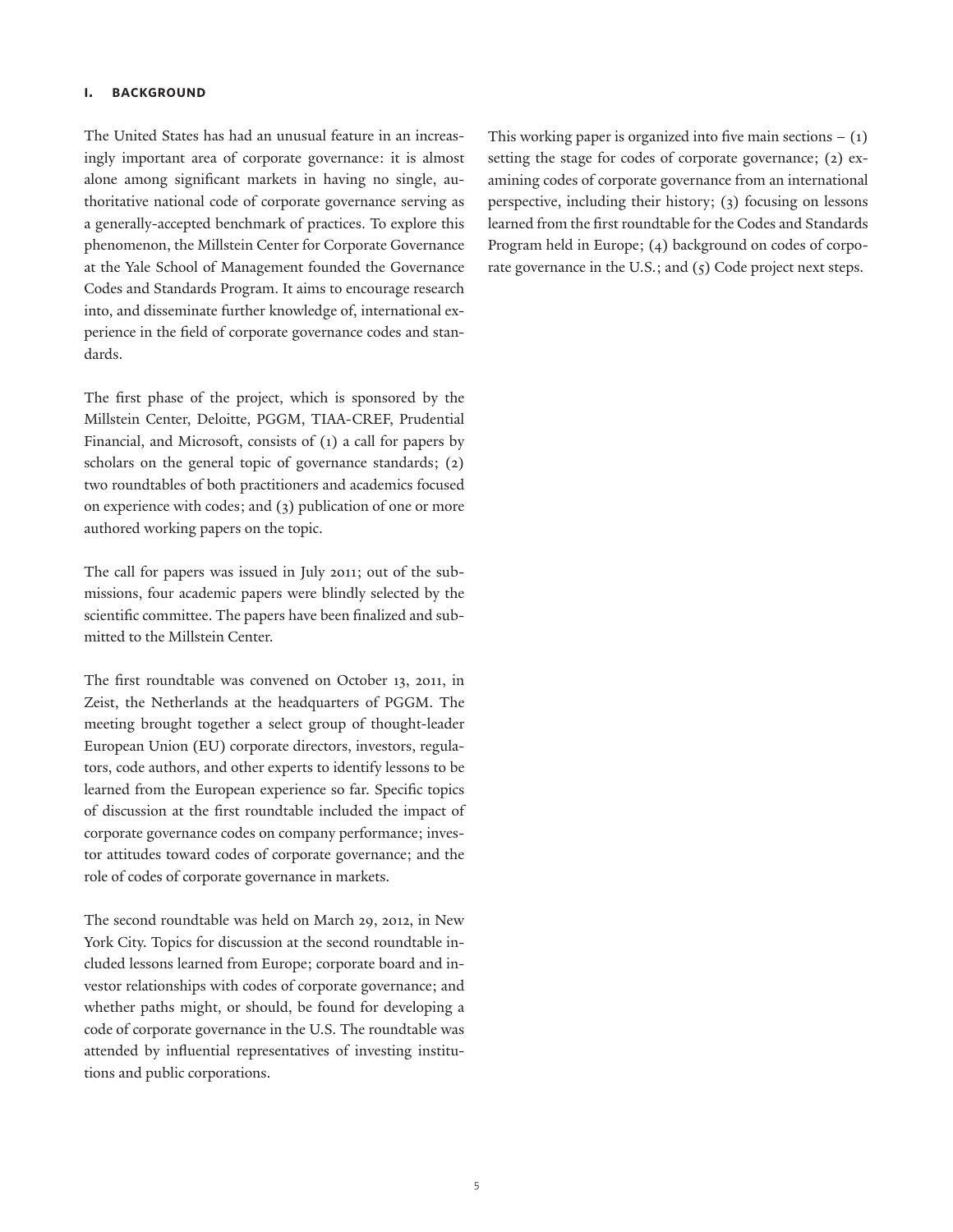## **ii. introduction**

The U.S. was one of the first nations in the world to concern itself with the governance of its publicly-listed corporations. But it stopped well short of developing authoritative general standards of corporate governance. By contrast, many of the world's other markets have by now agreed to some sort of 'official' principles for the governance of their quoted companies.<sup>1</sup>

A key reason often cited for why the U.S. lacks a single, authoritative national code of corporate governance<sup>2</sup> is the general resistance to centralized regulation of corporate law, which is subject to state rather than federal statutes. But several other major countries have federal systems which distribute the burden of regulation, and many more have markets subject to more than one regulator. In any case, governance codes are as much about cooperation as they are about regulation, and the nearly universal adoption of the 'comply or explain' approach throughout Europe has left enforcement largely up to market forces.

Another possible reason is that the U.S. has a history of rulesbased regulation rather than a principles-based consensus. This tradition may give rise to concerns that a code could become an overlay of rules rather than broad guidelines allowing interpretation.

Or, it could be that a need for a code of corporate governance has not been demonstrated in the U.S., or because the process of evolving from a multiplicity of individual sets of governance standards may be seen as preferable to the formal practice of charging a specific group with the task of devising a single code that will transcend all others.

Irrespective of the reason for not having a single, authoritative code of corporate governance, there appear to be various unintended consequences flowing from its absence. Some believe that without a code of corporate governance, the job

of corporate governance standard-setting for the market as a whole has, in effect, defaulted to proxy advisory firms. These commercial intermediaries choose (sometimes in consultation with client investors) which governance standards are, in their opinion, best, evaluate corporations against those guidelines, and then recommend to institutional investors how to cast share votes to advance those standards. By contrast, in markets where authoritative national codes exist, proxy advisors tend to defer to or adapt these generally accepted principles in making voting recommendations.

Such outcomes have spurred the question of whether the time has come for private sector parties in the U.S. to consider bringing a national governance standard into being. This paper addresses the topic; first, by examining what codes of corporate governance are, including where they originated, their purpose, to whom they are aimed, and under what conditions they achieve objectives. Next, the paper looks at codes from an international comparative and historical perspective. Then, it reviews lessons learned from codes of corporate governance in Europe, before turning to the U.S. experience with codes of corporate governance and next steps.

<sup>1</sup> European Corporate Governance Institute (ECGI), "Index of All Codes." Available at: www.ecgi.org/codes/all\_codes.php.

<sup>2</sup> It is acknowledged within Section *VI. Corporate governance codes in the U.S.,* that the U.S. does have several decentralized codes of corporate governance under the ownership and authorship of many organizations.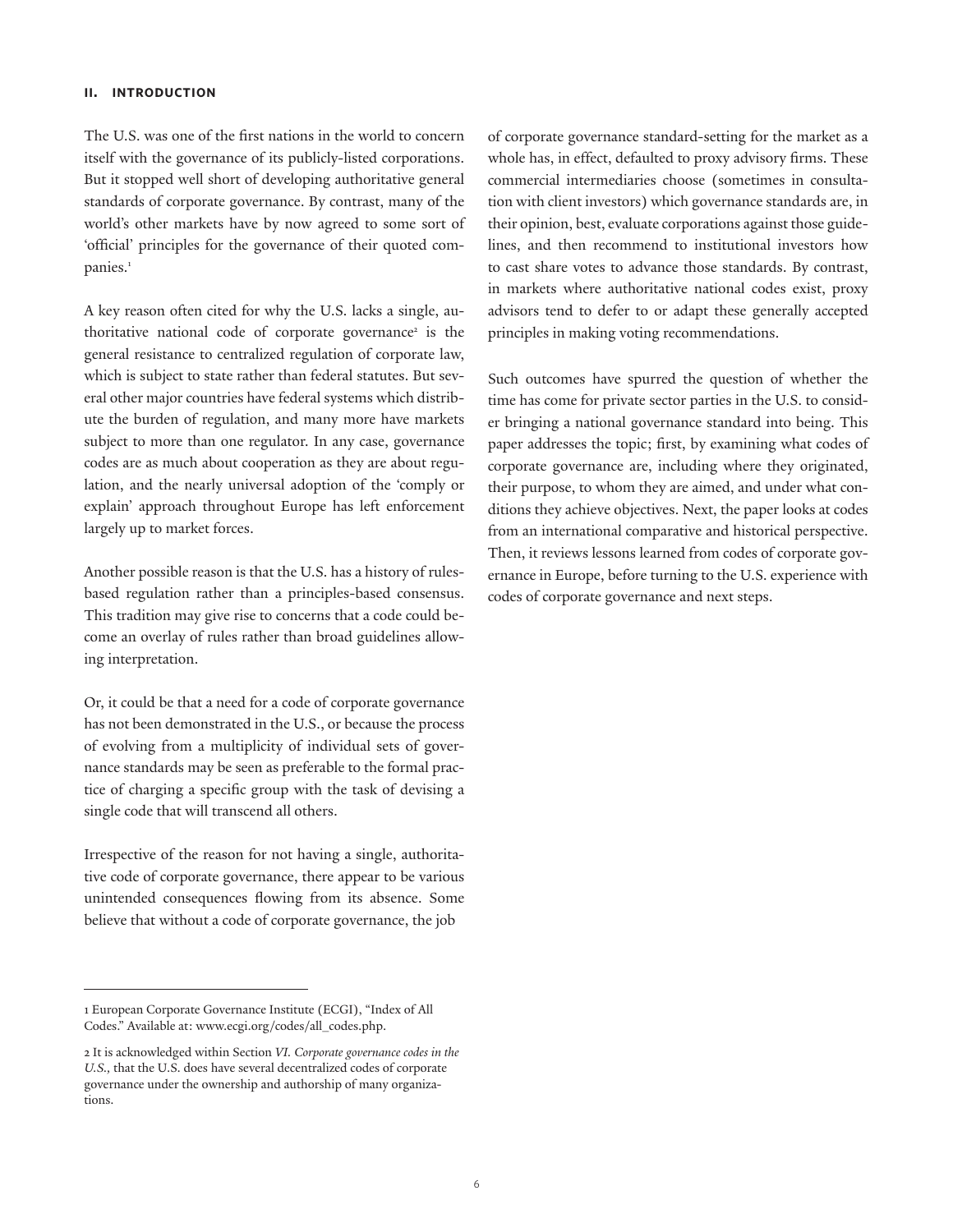#### **iii. setting the stage: what is a code?**

Codes of corporate governance have existed for more than two decades and have been developed in many jurisdictions worldwide. The commonly used definition is straightforward: "codes of corporate governance are defined as a set of 'best practice' recommendations with regard to the behavior and structure of the board of directors of a firm."3 In recent years, some codes have gone beyond those boundaries to embrace the governance characteristics and behavior of institutional investors and intermediaries as well, via stewardship codes. To gain a fuller picture of their rise, use, and effectiveness in capital markets, codes are analyzed below using a series of clarifying questions.

#### a. Where did codes originate?

Codes of corporate governance have developed for many reasons and in response to different circumstances, some specific to countries and, at other times, specific to events. Scholars Aguilera and Cuervo-Cazurra<sup>4</sup> note the creation of a code in Hong Kong in 1989 and another in Ireland in 1991. The first widely recognized national code of corporate governance was released in the United Kingdom in 1992 under the leadership of Sir Adrian Cadbury. It was titled "The Financial Aspects of Corporate Governance" (the "Cadbury Code"). Following serial revisions under different chairs, the code is now administered by the Financial Reporting Council (FRC) under the name "The UK Corporate Governance Code."5 The first influential international code was produced by the Organisation for Economic Co-operation and Development (OECD) in 1999 following recommendations of a business advisory committee led by Ira Millstein.6

Today, corporate governance codes may be found in almost 90 markets around the world. A full, regularly-updated online inventory of such codes may be found at the website of the European Corporate Governance Institute (ECGI): http://www.ecgi.org/codes/all\_codes.php.

The focus on codes came in the wake of economic stagnation in the 1970s and the rise of corporate raiders in the U.S. in the 1980s. Progress in code development stemmed from interest among four major parties: stock exchanges, government, companies, and institutional investors.

Stock exchanges pressed for governance codes to enhance the reputation of their markets and member companies as a means of attracting capital. Government, for its part, was concerned with finding ways to strengthen domestic companies against the threat of failure or takeover. Codes of corporate governance were appealing because they did not trigger the political resistance that would have come from statutory and regulatory intervention.

Corporate board members became increasingly interested in governance practices and how companies should be run. In Britain, with dispersed share ownership, a wave of privatized companies, and several high-profile scandals, some nonexecutive directors became concerned about management over-reach. In the absence of guidance regarding the roles of boards, directors had often not felt empowered to do anything beyond ratifying whatever executives put in front of them. In other markets, where companies were growing increasingly dependent on equity capital provided from all parts of the world, boardrooms backed codes as a way of sending positive signals to investors.

Institutional investors supported codes, too, often out of uncertainty about how and when to exercise rights at companies, and because of concerns over a lack of access to boards presiding over under-performing firms.

While many factors leading to codes differed from country to country, there were also similarities. Usually, the process began with dissatisfaction with the existing corporate governance regime within at least one of the major 'constituencies' involved in capital markets (issuers, financial intermediaries, regulators, the accounting profession, the bar, institutional investors, and the investing public.) Often, there were scandals igniting interest. The Cadbury Code, for instance, gained traction from pension and governance failures that were exposed in the 1990s. Another common driver was concern that capital was being diverted to other markets because of perceived deficiencies in the governance regime.

<sup>3</sup> Ruth V. Aguilera, Alvaro Cuervo-Cazurra, and Soyoung Kim, "Taking Stock of Research on Codes of Good Governance," September 15, 2008.

<sup>4</sup> Ruth V. Aguilera and Alvaro Cuervo-Cazurra, "Codes of Good Governance," *Corporate Governance: An International Review*, May 2009.

<sup>5</sup> Financial Reporting Council (FRC), "The UK Corporate Governance Code" (often referred to by its former name, "The Combined Code"). Available at: www.frc.org.uk/CORPORATE/ukcgcode.cfm.

<sup>6</sup> Organisation for Economic Co-operation and Development (OECD), "OECD Principles of Corporate Governance." Available at: www.oecd. org.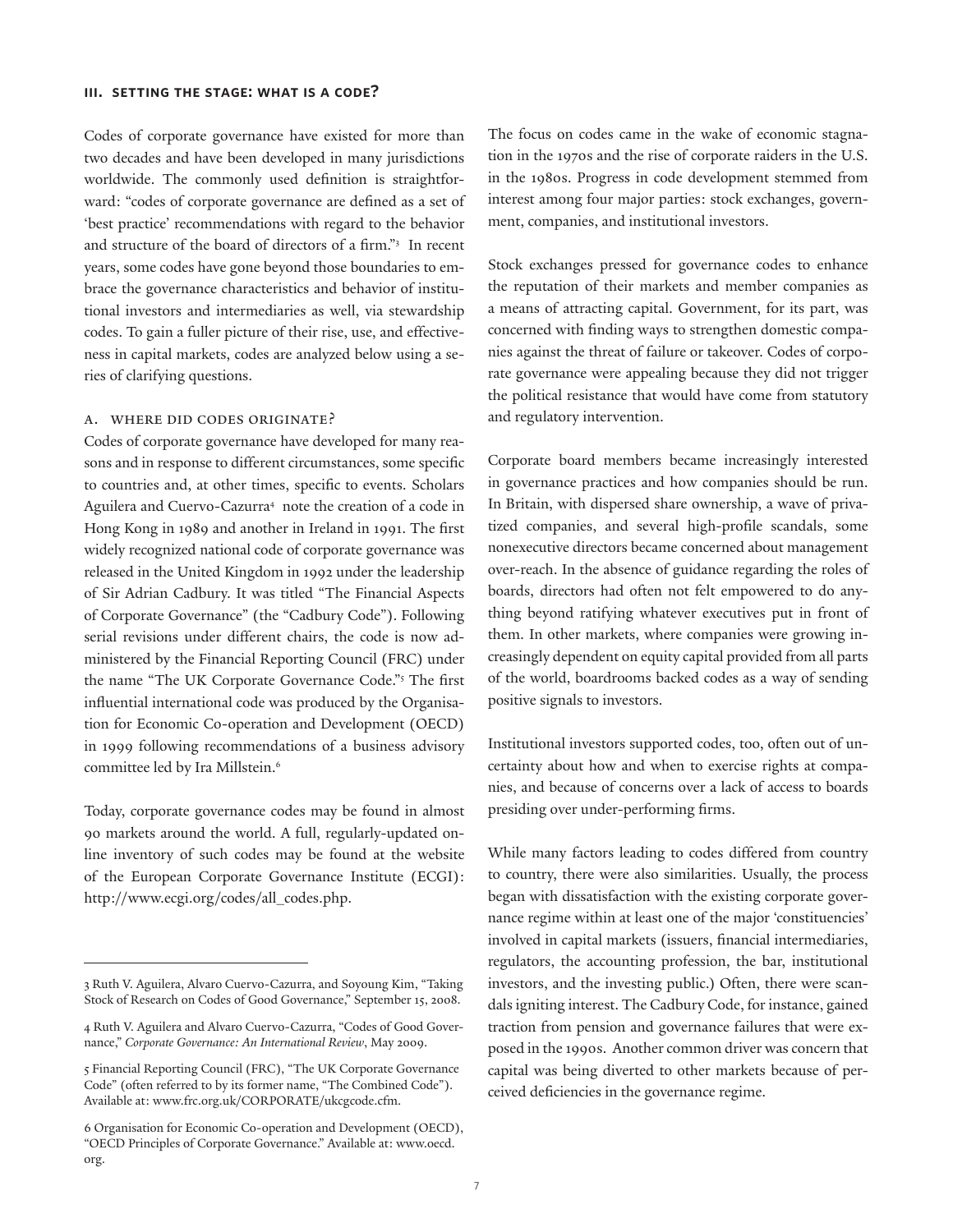Typically, an authoritative intermediary—either the stock exchange or government—herded issuers together, sometimes with, and sometimes without, investors and other market parties, to craft a national code. Often, the government sought to encourage the process by threatening legislation if appropriate voluntary standards were not agreed upon. In some cases, existing regulations were expanded upon within codes of corporate governance. In other cases, governance standards for the country (or other jurisdictional entity) were created anew. Once a code had been written, governments usually moved quickly to endorse it and encourage or require its application to all listed corporations. Sometimes, a few code provisions migrated into law; more often, the purpose of the code was to provide a flexible extension of regulation into areas where it was felt that rules might be too restrictive.

## b. What is the purpose of a code?

Generally, originators of codes of corporate governance did not intend them to be some kind of gentler version of one-sizefits-all, rigid, and binding regulation. Rather, they conceived of a code as an over-arching, flexible, and principles-based framework that provides for companies adopting guidelines to either comply with provisions, or to explain why they are not in compliance. This is often described as a 'soft standards' approach based on a 'comply or explain' regime rather than hard rules policed by law and regulation. In most instances, codes are developed to be flexible enough to encompass the views of many actors within a single market: multiple company types, many industries, and many stakeholder groups. Codes aim to help guide the actions of the board or other market participants, and to provide benchmarks that can be used by others to evaluate their performance in light of those standards.

It is important to emphasize that governance codes are expressed as principles subject to exception, rather than as regulation subject to penalty, because authors typically wish to accommodate the fact that individual situations and circumstances may vary, and codes can help to provide flexibility. Codes are meant to begin where law stops. Although it is possible that in some instances, codes of corporate governance may morph into regulation or rules, codes of corporate governance have generally been intended to be flexible and principles-based.

# c. To which parties are codes aimed?

Earliest codes were aimed squarely, and almost exclusively, at corporations. More recently, governance codes have been developed to address the behavior of other market actors, such as institutional investors and intermediaries via stewardship codes.

## i. Codes for companies

Company oversight boards operate by means of a flotilla of formal governance documents including the articles of incorporation, by-laws, corporate governance guidelines, committee charters, and codes of conduct. Codes of corporate governance are meant to provide flexible standards and best practices for companies to consider alongside this governance framework. Although each company varies in the practices, policies, and procedures that make up its framework (given unique businesses and industries), there are certain commonalities that are overarching amongst all companies. Codes of corporate governance often serve as a tool to outline the structure and behavior of the board, including how it interacts with management. Codes may serve to either supplement or go beyond any minimum governance regulations to which the company may already be subject. As an example, law may allow a corporation's directors to opt for any form of board leadership they prefer. A code may suggest considerations directors should take into account when making their choice.

# ii. Codes for investors

Best practice standards addressing investors were a small part of early corporate governance codes, such as Cadbury and the OECD. Normally, text focused not on the institution's own governance, but on the shareowner's responsibility to support adherence to the corporate code by portfolio companies. More recently, the rise of 'stewardship' codes in different jurisdictions has expanded into detailed guidance on such investor responsibilities. Further, some codes touch on the governance characteristics of the investor itself. The first such effort was produced by the International Corporate Governance Network (ICGN) as a multinational guide.7

<sup>7</sup> International Corporate Governance Network, "ICGN Global Corporate Governance Principles: Revised (2009)." Available at: http:// www.icgn.org/files/icgn\_main/pdfs/best\_practice/global\_principles/ icgn\_global\_corporate\_governance\_principles-\_revised\_2009.pdf.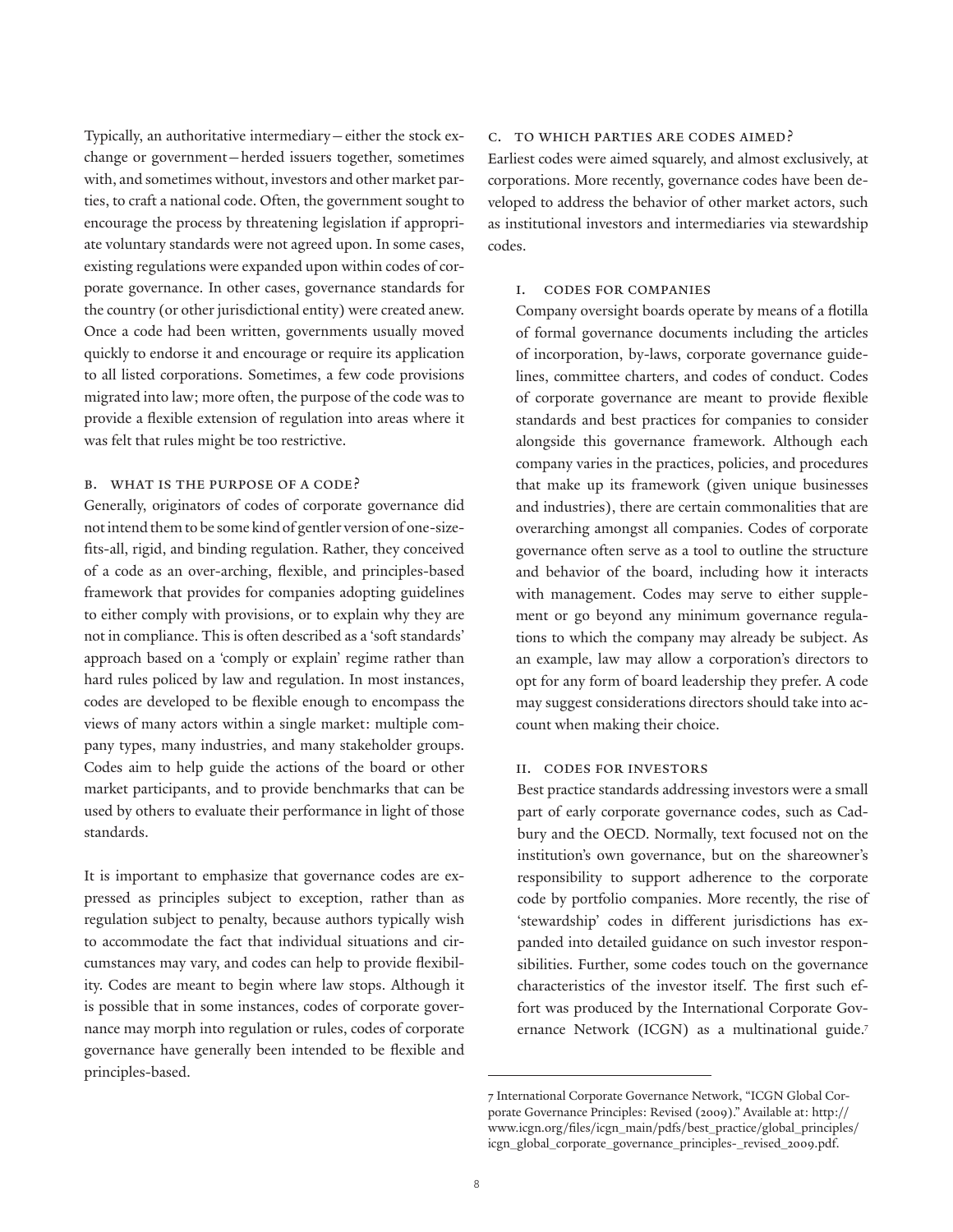The most prominent national example is the UK's Stewardship Code.8 A U.S. example is the 2007 Clapman Report, produced at Stanford Law School.<sup>9</sup>

#### d. Who writes codes?

Codes seen as authoritative are written by a variety of corporate governance stakeholders. A model of multi-stakeholder authorship is the UK's Cadbury Committee, which consisted of a cross-section of prominent individuals in markets, including those associated with companies, investors, accounting firms, regulators, banks, corporate governance interest organizations, academics, and stock exchanges, among others. Each of these individuals (and the companies or organizations they represented) provided a unique perspective on corporate governance. They also helped to determine additional corporate governance considerations that would be above and beyond current legal or legislative requirements. Cadbury demonstrated that code drafting can represent a bargaining process, whereby each group brings a "wish-list" to the table, and then the recommended provisions of each of the constituents are negotiated.

Codes can also be developed not in a multi-stakeholder context but by single interests within a market. France is a prime example. The nation's original Viénot Code, updated and now linked to the Mouvement des Entreprises de France (MEDEF) employers association, was the product of a group composed of corporate interests, with no shareowner participation. In reaction, the Association Française de la Gestion Financière (AFG) in France, representing asset managers, wrote its own code of corporate governance. The rival codes coexist. But a single-stakeholder code, of course, runs the risk of being more limited than if it incorporated the views of a large cross-section of corporate governance stakeholders.

Codes may also be sponsored by bourses. Canada's 1994 "Where Were the Directors?" report,<sup>10</sup> setting out widely-adopted best practices for corporate boards, was commissioned by the Toronto Stock Exchange.

Finally, public authorities can author codes. In the European Union, markets such as Germany and the Netherlands have officially-sanctioned commissions responsible for writing and revising governance codes. Elsewhere, Brazil's Comissão de Valores Mobiliários (CVM—or Securities and Exchange Commission) developed the nation's first code in 2002, and China's Securities Commission did the same for that market in 2001.

Writers of newer codes have an advantage compared to their antecedents: they can build on and adapt experience gained from earlier codes. In addition, the drafting process for new codes of corporate governance may involve use of the OECD guidelines, as well as those of global bodies such as ICGN, which issued corporate governance principles.

Subsequent to their original publication, codes of corporate governance are often periodically updated, either by the original author(s) or by others charged with expanding either the scope of the code or the parties to which it may be applicable. Any change in an authoritative code will likely alter the national governance dialogue almost immediately. Therefore, in the run-up to an anticipated reconsideration of the code, a broadly-based debate upon the need for specific changes (including loosening, as well as tightening of certain standards) is likely to develop.

# e. What content is typically included in codes of corporate governance?

The content and provisions included in each code of corporate governance is likely to vary based on the jurisdiction and on the objectives of the individuals and groups who contributed to its development. However, some common elements may be identified. Writing in *Accountancy Ireland*, author N. O'Shea<sup>11</sup> identified six governance practices that were either directly or indirectly discussed in most national codes of corporate

<sup>8</sup> Financial Reporting Council (FRC), "The UK Stewardship Code" (July 2010). Available at: http://www.frc.org.uk/images/uploaded/ documents/UK%20Stewardship%20Code%20July%2020103.pdf. Information on the consultation for changes for "The UK Stewardship Code" available at: http://www.frc.org.uk/corporate/investorgovernance.cfm.

<sup>9</sup> Stanford Institutional Investors' Forum at Stanford Law School, "The Clapman Report" (June 2007). Available at: http://www.law.stanford. edu/news/pr/65/Stanford%20Governance%20Experts%20Seek%20 Investment%20Fund%20Reform/.

<sup>10</sup> European Corporate Governance Institute (ECGI), "Where Were the Directors?". Summary available at: www.ecgi.org/codes/documents/dey.pdf.

<sup>11</sup> N. O'Shea, "Governance how we've got where we are and what's next," *Accountancy Ireland*, 2005.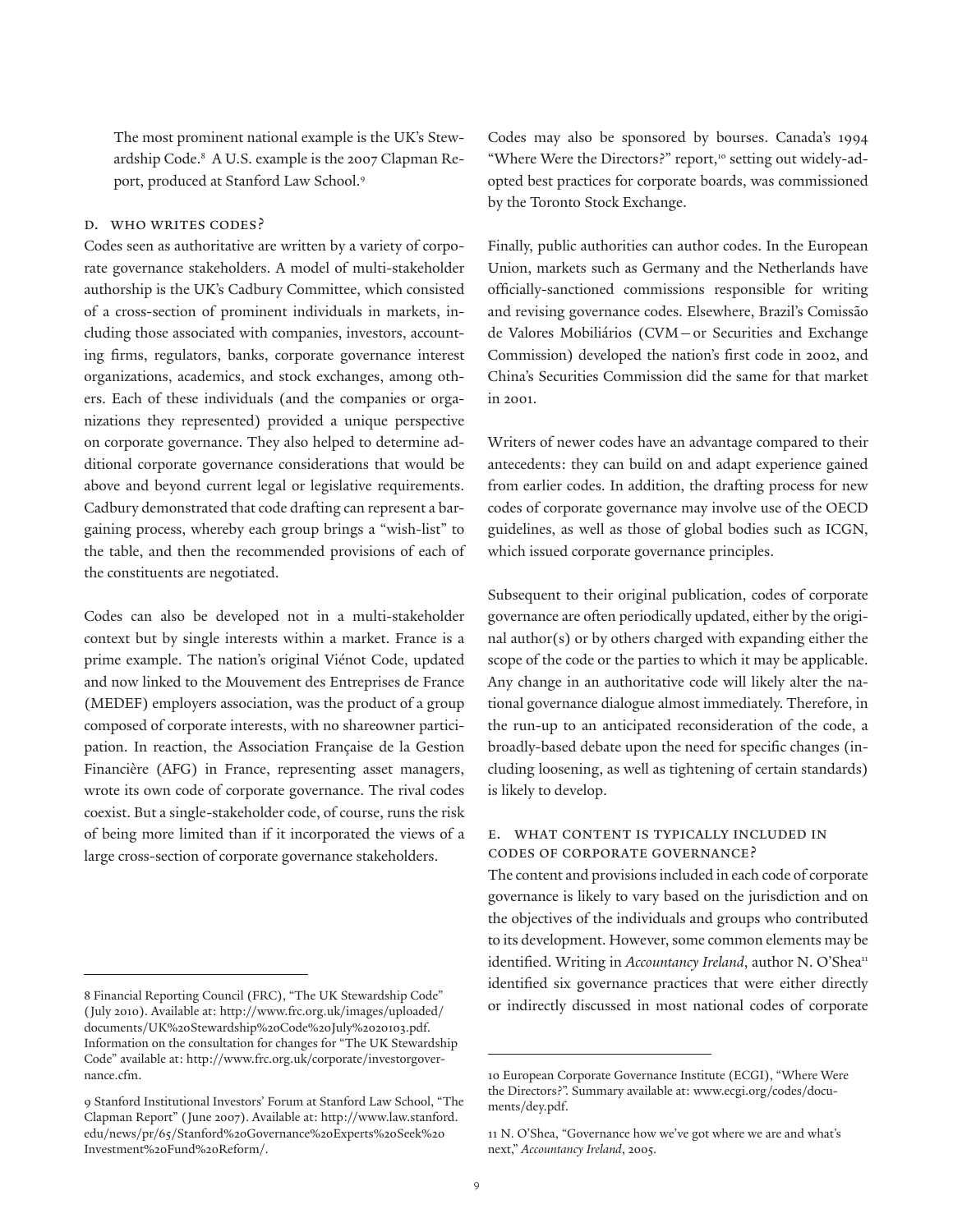governance. The six governance practices identified by O'Shea, along with summarized category titles, are as follows:

- 1. Board composition: a balance of executive and nonexecutive directors, such as independent, nonexecutive directors;
- 2. Board leadership: a clear division of responsibilities between the chairman and the chief executive officer;
- 3. Information: the need for timely and quality information provided to the board;
- 4. Nominations: formal and transparent procedures for the appointment of new directors;
- 5. Reporting: balanced and understandable financial reporting; and
- 6. Risk: maintenance of a sound system of internal control.<sup>12</sup>

Guidance at an international level may be even broader so as to be relevant to widely divergent legal, governance, and cultural environments. The OECD Principles, for instance, addressed five general categories:

- 1. the rights of shareholders and key ownership functions;
- 2. the equitable treatment of shareholders;
- 3. the role of stakeholders in corporate governance;
- 4. disclosure and transparency; and
- 5. the responsibilities of the board. 13

In some instances, stewardship codes, which help to set out behavior expectations for investors with regard to corporate governance, have also been developed to complement a code of corporate governance. Some have argued that codes of corporate governance, on their own, absent a stewardship

component, may not be enough; thus, some countries have worked to formalize institutional investor behaviors and expectations. A popular example of a stewardship code includes "The UK Stewardship Code" from the FRC, which is currenly undergoing a consultation for changes.14 "The UK Stewardship Code" is based on seven key principles, stating that "institutional investors should:

- 1. publicly disclose their policy on how they will discharge their stewardship responsibilities.
- 2. have a robust policy on managing conflicts of interest in relation to stewardship and this policy should be publicly disclosed.
- 3. monitor their investee companies.
- 4. establish clear guidelines on when and how they will escalate their activities as a method of protecting and enhancing shareholder value.
- 5. be willing to act collectively with other investors where appropriate.
- 6. have a clear policy on voting and disclosure of voting activity.
- 7. report periodically on their stewardship and voting activities."15

## f. Who uses codes

Corporations are one of the main 'users' of a code. Executives may utilize them to address compliance, benchmark the company against peers, test governance risks, and communicate a profile to stakeholders. Board directors can use them to develop effective practices. Of course, the types of company

<sup>12</sup> N. O'Shea, "Governance how we've got where we are and what's next," *Accountancy Ireland*, 2005.

<sup>13</sup> Organisation for Economic Co-operation and Development (OECD), "OECD Principles of Corporate Governance." Available at: www.oecd.org.

<sup>14</sup> Financial Reporting Council (FRC), "The UK Stewardship Code" (July 2010). Available at: http://www.frc.org.uk/images/uploaded/ documents/UK%20Stewardship%20Code%20July%2020103.pdf. Information on the consultation for changes for "The UK Stewardship Code" available at: http://www.frc.org.uk/corporate/investorgovernance.cfm.

<sup>15</sup> Financial Reporting Council (FRC), "The UK Stewardship Code" (July 2010). Available at: http://www.frc.org.uk/images/uploaded/ documents/UK%20Stewardship%20Code%20July%2020103.pdf. Information on the consultation for changes for "The UK Stewardship Code" available at: http://www.frc.org.uk/corporate/investorgovernance.cfm.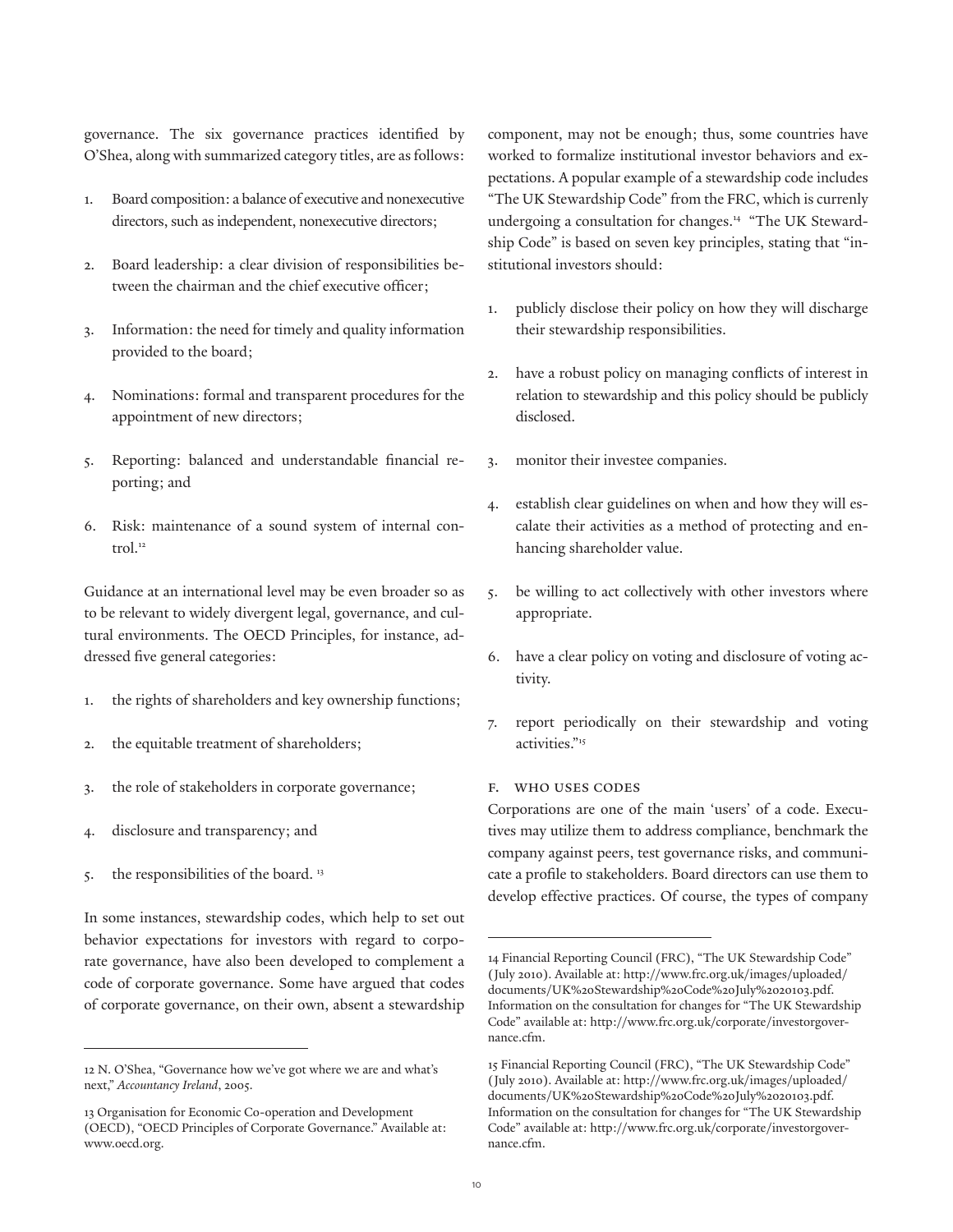users can vary depending on the code. For example, some codes may be applicable to a specific type of company, such as those issuing public equity. In other instances, public, private, not-for-profit, state-owned, or some mixture of these enterprises may be subject to a code.

Investors such as financial intermediaries, institutional investors, or retail shareowners are also users of codes. They rely on them to assess a portfolio company's governance risk and responsiveness to shareowners in the context of trading decisions and/or to help guide voting and engagement. Investors use stewardship codes to inform their own behavior as equity owners, and to address relationships with other stakeholders, such as beneficiaries.

Public policy officials and regulators are also users of codes of corporate governance. Regulators rely on them to identify trends in governance practices and standards; policymakers use them to help achieve certain objectives—such as curbing politically unpopular excessive CEO pay, or attracting investment—without undergoing a process of enacting legislation. Stock exchanges, too, may find codes advantageous. They may promote guidelines to enhance the market's brand identity and attract members and capital.

Other stakeholders may be thought of as users of codes. These include the accounting profession, the bar, civil society organizations, and beneficiaries.

## g. Who monitors adherence and what happens if a company does not follow recommendations?

The question as to what happens if a company does not follow an adopted recommendation hinges largely on (1) the manner in which the board handles such a deviation; (2) who is responsible for monitoring adherence; and (3) the type of code which is being referenced – whether a principles-based 'comply or explain' code, or a more rules-based, regulatory code.

Companies that choose not to follow a recommendation but provide a robust explanation for such divergence are generally considered by the market to have complied with the code. It is then up to stakeholders such as investors to determine whether the explanation is persuasive. Their judgment may affect the way they vote, engage, or buy and sell the company's shares. Companies that fail to supply an explanation, or that offer little by way of justification for a deviation,

may be considered to have failed to comply with the code. In practice, market participants observe that, on occasion, media, proxy advisors, and institutional investors will consider a company as having failed compliance if it deviates, even with a thorough explanation.

The task of evaluating whether a company has complied is normally left to market bodies, and sometimes stock exchanges, rather than regulators. Investors may undertake such evaluations in house, but often rely on collective bodies (Eumedion in the Netherlands, for instance), governance rating firms, or proxy advisors to provide such analysis.

h. What are the potential benefits of a code? Corporate governance codes are often framed as relatively flexible guidelines to best practice rather than as a set of rigid rules that must be complied with upon pain of sanction. Codes—especially those that result from multi-stakeholder efforts—can express a joint consensus on best approaches within a market without binding companies or investors too narrowly or in ways that restrict innovation and enterprisespecific needs. Codes may serve in some instances as alternatives to law or regulation.

National governance codes may be used by proxy advisors as a benchmark in making recommendations to client investors regarding voting. In the absence of a code, proxy advisors may be more likely to apply standards of their own construction. These may or may not take account of the perspectives of corporations and investors.

Governance codes may also be used as an underpinning for direct engagements between investors and their portfolio companies. An accepted benchmark of governance can be a starting point for such discussions. Without a code, parties must instead assess whether the company's behavior is in strict compliance with the law, or whether it is aligned with subjective preferences expressed by a single market actor.

Additionally, stewardship codes developed through multistakeholder discussions can set consensus minimum expectations on investor behavior as asset owners.

i. What are the potential downsides of a code? Principles are difficult to negotiate in a multi-stakeholder exercise. Any outcome inevitably represents a compromise between major parties, some of whom feature competing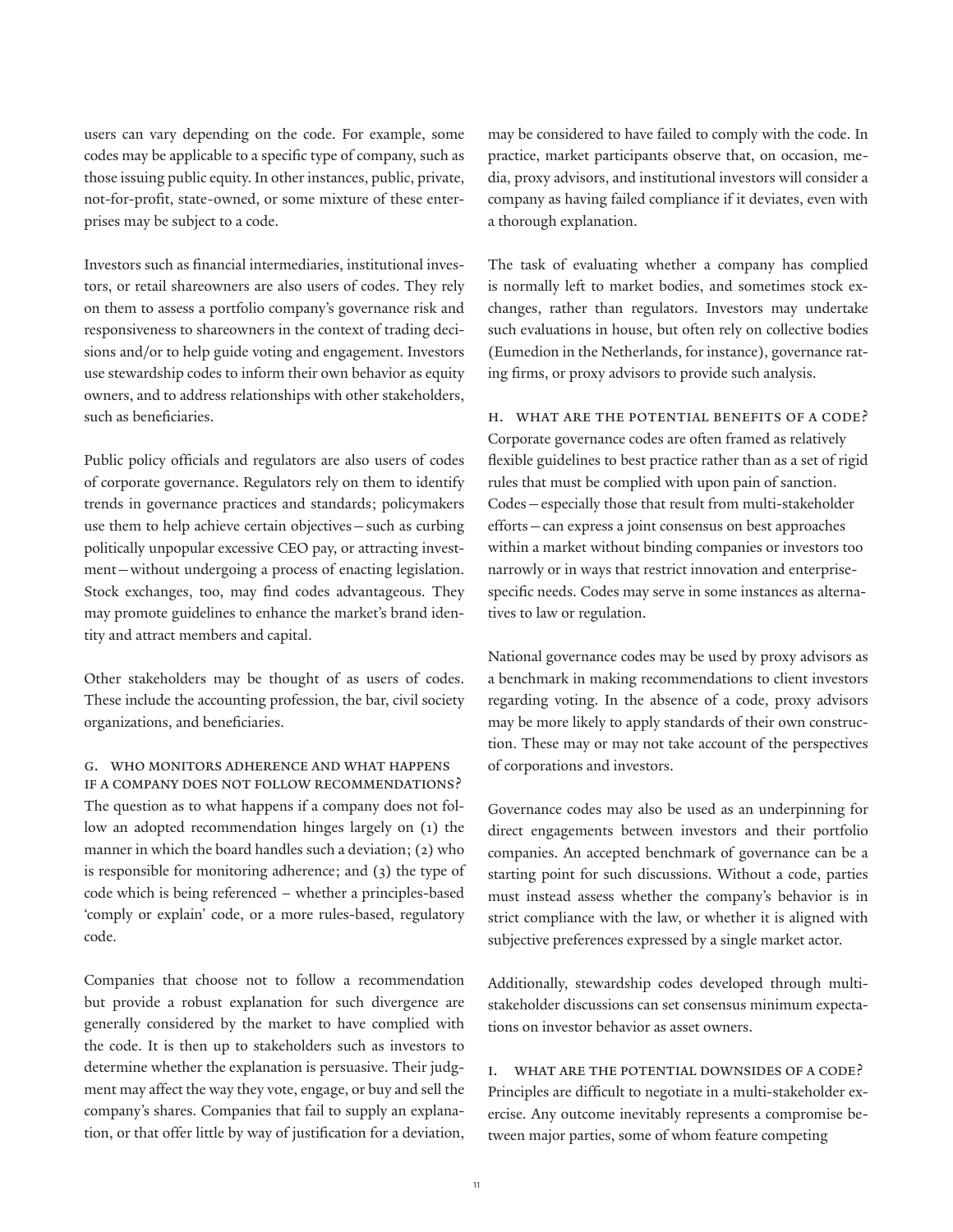interests and perspectives. There is potential that any final code could draw criticism for being either too lax or too prescriptive on various topics. More likely, observers could attack the result as being so general in nature that it represents only a marginal improvement over no codes, and at the cost of a high expenditure of effort.

Although codes may be more flexible than law, they can still be challenging to adapt as markets change. Nations with ongoing bodies responsible for the code's integrity (e.g. the UK's Financial Reporting Council; Germany's Kodex Commission) have an easier time periodically considering revision. They have an infrastructure and a consultative process in place. Those without such structures must address the task of identifying and convening a process to update the code. The more difficult it is to adapt a code, the greater the risk that it diverges from changing practice and loses impact and legitimacy over time.

Codes born of a single stakeholder group are naturally easier to construct, as interests may generally converge; but they are less likely to gain traction as an authoritative national code. Similarly, codes that address corporate governance without also focusing on investor responsibilities and stewardship may fail to reach full potential.

Codes may be applied in practice in ways that undermine their value as flexible instruments for encouraging value creation and accountability without rigid rules. For instance, corporations may consider recommendations as compliance exercises, anxious that investors, the media, and other stakeholders will reward simple adherence rather than consider explanations regarding customary practices. For their part, institutional investors and their agents may indeed fall into the practice of judging companies against compliance rather than explanations.

### **iv. codes around the world**

As of 2012, there are almost 90 countries with codes of corporate governance, with many countries having multiple codes, according to the online index of codes available through the European Corporate Governance Institute (ECGI).<sup>16</sup> Each code came into being through a different process. A brief tour of codes can help show how they have become embedded in the architecture of significant markets. The state of corporate governance guidelines in the U.S. is explored further within *Section VII. Corporate governance codes in the U.S.*

## A. The UK

The best known of the pioneer corporate governance codes, one that set the pattern for many subsequent efforts, was produced by the commission chaired by Sir Adrian Cadbury in the UK. The Cadbury Committee issued its report in 1992 in the wake of various corporate scandals and widespread dissatisfaction with lax governance and abuse of auditing and reporting standards that allegedly had made these scandals possible. Impetus to create a committee came from the Bank of England (the "Bank"), which encouraged participation by the then-new Financial Reporting Council and the London Stock Exchange.

Sir Adrian assembled a panel consisting of representatives of many of the major players in the governance debate: executives, stock exchange officials, the UK government's Department of Trade and Industry, the accounting profession and, of course, the Bank. Armed with members' personal prestige as well as their positions of authority, the Committee issued a report recommending sweeping changes in the way British public companies were being run.17 The British government quickly endorsed the recommendations, which were then incorporated into the UK Listing Rules. Successor reports under different chairs refined the original document, and the UK Financial Reporting Council took over formal responsibility for administering what is now officially "The UK Corporate Governance Code."18

<sup>16</sup> European Corporate Governance Institute (ECGI), "Index of All Codes." Available at: www.ecgi.org/codes/all\_codes.php.

<sup>17</sup> European Corporate Governance Institute (ECGI), "Report of the Committee on the Financial Aspects of Corporate Governance." Available at: www.ecgi.org/codes/documents/cadbury.pdf.

<sup>18</sup> Financial Reporting Council (FRC), "The UK Corporate Governance Code" (often referred to by its former name, "The Combined Code"). Available at: www.frc.org.uk/CORPORATE/ukcgcode.cfm.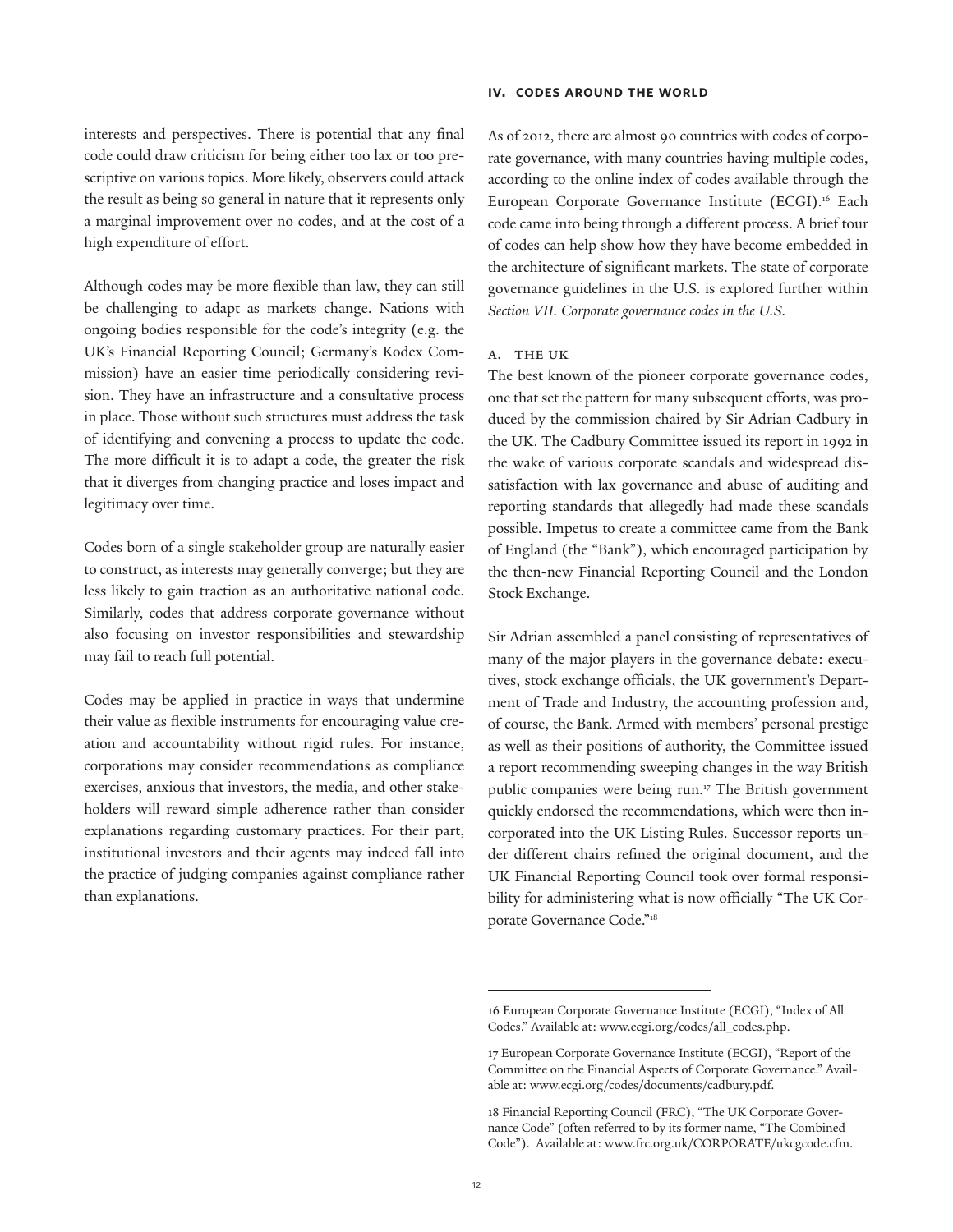In addition to "The UK Corporate Governance Code," as previously discussed, the UK Financial Reporting Council also issued a stewardship code in July 2010. "The UK Stewardship Code," which is based on seven key principles for institutional investors, "aims to enhance the quality of engagement between institutional investors and companies to help improve long term returns to shareholders and the efficient exercise of governance responsibilities by setting out good practice on engagement with investee companies to which the [Financial Reporting Council] FRC believes institutional investors should aspire."<sup>19</sup>

The UK codes are not firm regulations, but a roster of principles-based guidelines, compliance with which is voluntary. If a company or institutional investor chooses not to follow one, it must state why. The codes are seen as complementary to British company and market regulation, rather than as an extension of it. The intent among UK institutions is to ensure that the flexibility of the 'comply or explain' concept not be lost through positive law.

## b. The Netherlands

Code development in the Netherlands was, at first, less collaborative than in the UK. Initially, there was a confrontation between the brokerage and investing communities on the one hand, and corporate managements on the other. Investors were intent on reducing the so-called Dutch discount, by which the value of domestic shares were pegged lower, owing to formidable entrenchment devices. Dutch corporations, for their part, were fearful of European Commission efforts to lower anti-takeover barriers in an environment where unsolicited bids were becoming more common. They joined with the Amsterdam Stock Exchange to create a committee under the chairmanship of Jaap Peters, former chief executive of Dutch insurer Aegon. The committee's objective was not to write a comprehensive code but, rather, to review Dutch corporate governance and make proposals to improve it. The Peters Report, with forty such recommendations, came out in 1997, and was the basis for a self-regulated system for the next six years.

Government concerns over the adequacy of the original report led to pressure to create the more comprehensive Tabaksblat Code of 2003. Representatives of the same interests, reinforced by a greater presence of investors, academicians, and lawyers, drafted the new code. This latter document, following the methodology of 'comply or explain'<sup>20</sup> was subsequently given official status by the Dutch parliament: publicly quoted companies must either make good effort to apply the standards therein, or go on record justifying why they do not. Eumedion, the collective body of domestic and non-resident institutional investors, analyzes these Dutch company disclosures and reports regularly on their accuracy and compliance with the code.

Despite the important difference that the Netherlands has a civil as opposed to common law system, with compulsory two-tiered boards, the conclusions reached and recommendations made were similar to those of the Cadbury Commission and its successors.<sup>21</sup> Through several iterations, the updated Tabaksblat Code has become a model for many other civil law countries that are developing codes.

Eumedion, the institutional shareholder group, published "Manual: Corporate Governance" setting out shareholder rights and responsibilities, as well as certain other practical matters.<sup>22</sup> Additionally, in June of 2011, the Eumedion Corporate Governance Forum published a stewardship-code equivalent, "Best Practices for Engaged Share-Ownership," which is a "series of best practices as guidance for its participants – which include pension funds and the asset managers of these pension funds – in fulfilling their essential role in the governance of listed companies."23

<sup>19</sup> Financial Reporting Council (FRC), "The UK Stewardship Code" (July 2010). Available at: http://www.frc.org.uk/images/uploaded/ documents/UK%20Stewardship%20Code%20July%2020103.pdf. Information on the consultation for changes for "The UK Stewardship Code" available at: http://www.frc.org.uk/corporate/investorgovernance.cfm.

<sup>20</sup> The Dutch is "pas toe of leg uit," better translated as 'apply or explain,' which is even less prescriptive.

<sup>21</sup> One key difference was that several advisory provisions in "The UK Corporate Governance Code"—e.g., shareholder votes on the company's remuneration policies—were made binding in the Netherlands.

<sup>22</sup> Eumedion, "Manual: Corporate Governance" (2008). Available at: http://www.eumedion.nl/en/public/knowledgenetwork/ manual/2008-manual-corporate-governance.pdf.

<sup>23</sup> Eumedion Corporate Governance Forum, "Best Practices for Engaged Share-Ownership Intended for Eumedion Participants" (June 30, 2011). Available at: http://www.eumedion.nl/en/public/knowledgenetwork/best-practices/best\_practices-engaged-share-ownership. pdf.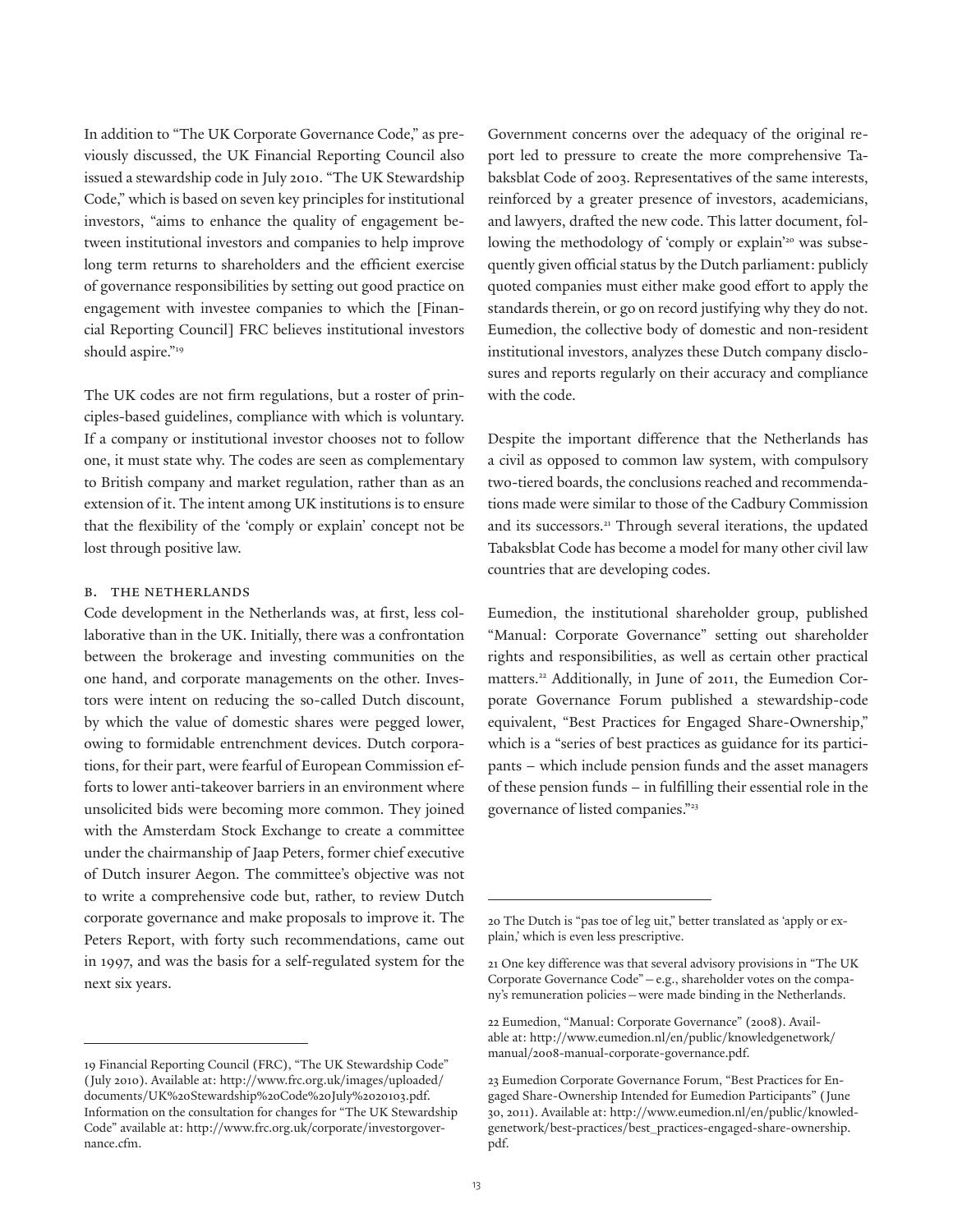## c. France

In France, two major concerns drove appetites for a governance code: abuse of minority shareholders by controlling shareholders, and better definitions of the role and duties of government appointees in the many enterprises in which the French state was the dominant shareholder. In 1995, the combined associations of corporate issuers created a committee led by Marc Viénot, the président directeur général (P-DG) of Société Générale, to draft a set of recommendations to improve corporate governance. It was composed entirely of CEOs, with no representatives of the investor community. That effort is now 'owned' by the MEDEF, France's employers association.

The absence of investors on the Viénot Committee prompted domestic institutions, organized through the AFG fund managers association, to name its own commission charged with developing corporate governance guidelines. Jean-Pierre Hellebuyck, chief investment strategist at Axa, chaired this initiative. AFG continues to oversee and update its code; and it has also collaborated with Proxinvest, a Paris-based proxy advisor, to analyze French issuers in part by how they meet AFG guidelines.

While neither the recommendations of Viénot nor Hellebuyck (and successor panels) were formally sanctioned by the French government, the MEDEF code is often considered the de facto benchmark for French board governance.

#### D. GERMANY

In Germany, the national code, produced in 2002, was an initiative of the federal government, with support from market participants. The German Corporate Governance Code Commission, originally headed by Gerhard Cromme, then Chair of ThyssenKrupp, included both investors and academic members of the legal profession as well as company representatives and auditors. The Commission carries official government sanction for periodically updating the corporate governance code.

## e. Italy, Spain, Switzerland

Italy, Spain, Switzerland, and other European countries have generally followed the Dutch model, with the leading national securities exchanges bringing together panels of prominent businessmen, experts, and a few leading investors, often under the aegis of, and with the implicit support of, their governments. All of the resulting codes were principles-driven, and all were rooted in the 'comply or explain' model.

#### f. European Union

At the same time that national codes were coming into being throughout Europe, the European Union as a combined entity decided not to enter the field. Instead, the European Commission consistently pursued a strategy of encouraging the member states to create their own codes, hoping for some convergence further down the road, particularly with an emphasis upon the 'comply or explain' principle. It is expected to produce further guidance in this area in October 2012.

## g. Canada

Securities law in Canada, a common law jurisdiction, is even more federalized than it is in the U.S., although the Ontario Securities Commission is dominant because it has authority over the country's largest securities exchange. The general approach has been to embed a voluntary code into the Toronto Stock Exchange's listing standards, and to build outward from there to the various smaller companies quoted on regional exchanges.24 Toronto began the process in 1994, naming Peter Dey to chair a multi-stakeholder group offering guidelines on a 'comply or explain' basis. More recently, many of the major investing institutions banded together in the Canadian Coalition for Good Governance to attempt to make sure that higher governance standards were properly implemented by quoted companies, and that institutions actively promoted those standards through their proxy voting and engagement with portfolio companies.<sup>25</sup>

## h. Australia

In Australia, another common-law country with federalized regulation, a succession of scandals sparked a series of reports on governance from different sources, many of them academic and none having even quasi-official status. These paved the way for the Australian Stock Exchange (ASX) to create a committee with representation from multiple constituencies, including investing institutions.

<sup>24</sup> European Corporate Governance Institute (ECGI), "Where Were the Directors?". Summary available at: www.ecgi.org/codes/documents/dey.pdf.

<sup>25</sup> Canadian Coalition for Good Governance (CCGG). Additional information available at: www.ccgg.ca.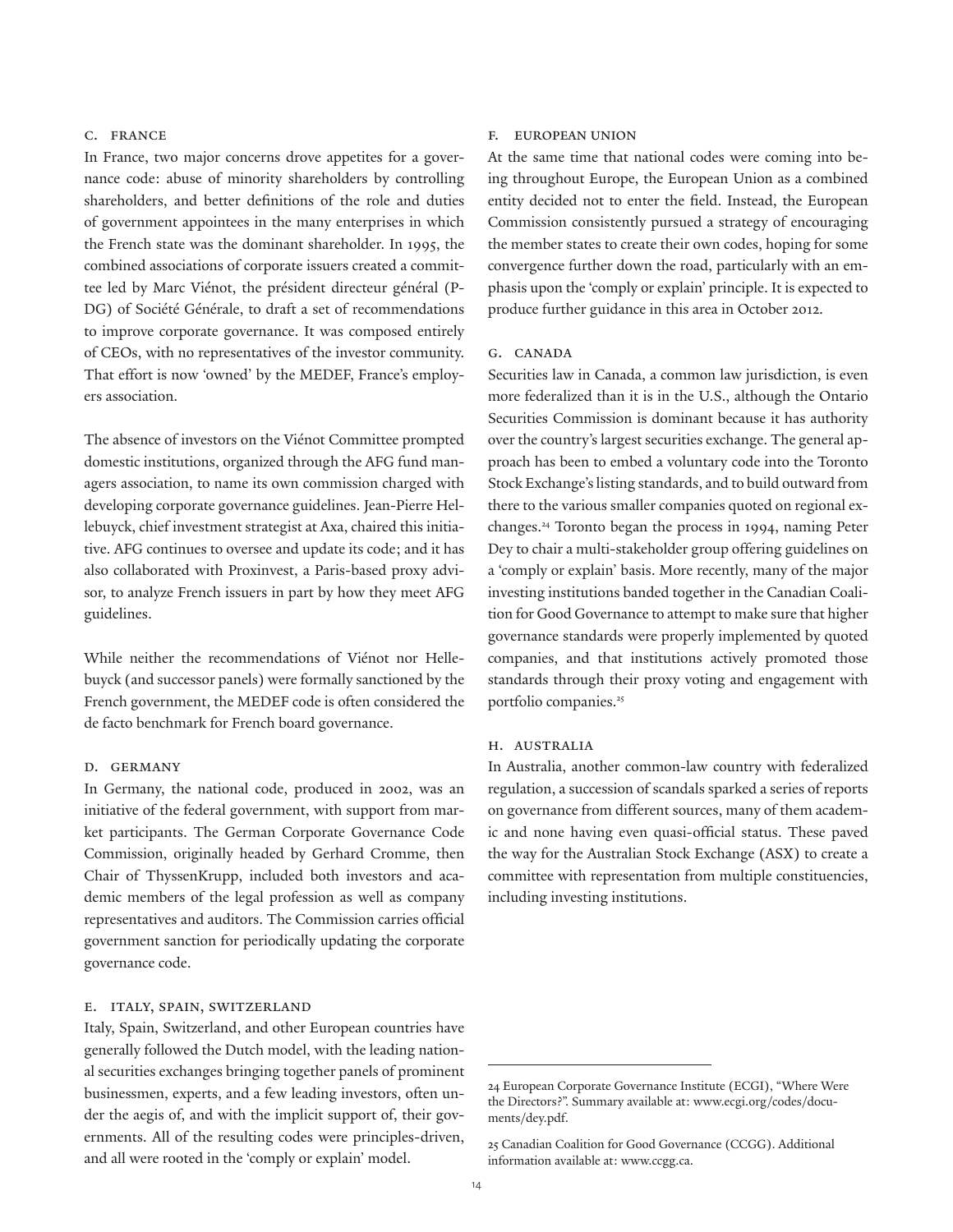#### **v. lessons from corporate governance codes in europe**

This group, the ASX Corporate Governance Council, drafted, maintained, and promoted the Australian Corporate Governance Code, primarily through listing requirements and through the prestige of its recommendations.<sup>26</sup>

#### i. South Africa

In 1993, the Institute of Directors established a committee with the additional sponsorship of the leading business organizations and named as chair Mervyn King, a businessman, lawyer, and former judge. The panel's charge was to study and make recommendations regarding South Africa's corporate governance. Its recommendations took the form of listing requirements on the Johannesburg Stock Exchange, although they were recommended for all corporations, public or private. Many provisions subsequently found their way into law, although the King Committee (as it is still called) has stated clearly through two follow-up revisions that it favors 'comply or explain' over hard-and-fast law.

Authoritative national corporate governance codes of one sort or another have been part of the market landscape outside the U.S. for more than two decades. But there is little research providing comprehensive analysis of their function, utility, and effectiveness. This research gap makes more challenging the task of drawing lessons relevant to revisions of existing codes or construction of fresh codes. For this reason, the Millstein Center included in its Codes and Standards Program inquiry (see Appendix A) a call for academic papers on codes (see Appendix B), as well as a roundtable of practitioners to discuss the impact of codes on various market constituencies in Europe. This section reviews findings from the roundtable.

The roundtable met in October 2011 at the offices of PGGM in Zeist, the Netherlands. Participants brought perspectives from the corporate, investor, intermediary, and public policy sectors, and from different member states in the European Union. The event also included representatives from four of the six project sponsors, including PGGM, TIAA-CREF, Deloitte, and the Millstein Center. Representatives from Microsoft and Prudential were not able to be present.

Discussion took place under the Chatham House rule, which permits use of any point raised so long as it is not attributed to any individual or institution.<sup>27</sup> The session was divided among three topics related to codes of corporate governance. Each was introduced by a discussant, after which the topic was opened for general discussion. What follows is a summary of main points raised in the sessions for each of the three topics and summarizes the discussions held among the participants, not the opinions of the author. Although this summary reflects the general discussion at the roundtable, it is acknowledged that not all participants shared the same views on each topic.

<sup>26</sup> Australian Securities Exchange (ASX), "Corporate Governance Council Principles and Recommendations." Available at: http://www. asx.com.au/governance/corporate-governance.htm.

<sup>27</sup> Chatham House rule is defined as follows: "When a meeting, or part thereof, is held under the Chatham House Rule, participants are free to use the information received, but neither the identity nor the affiliation of the speaker(s), nor that of any other participant, may be revealed." Available at: http://www.chathamhouse.org/about-us/chathamhouserule-translations.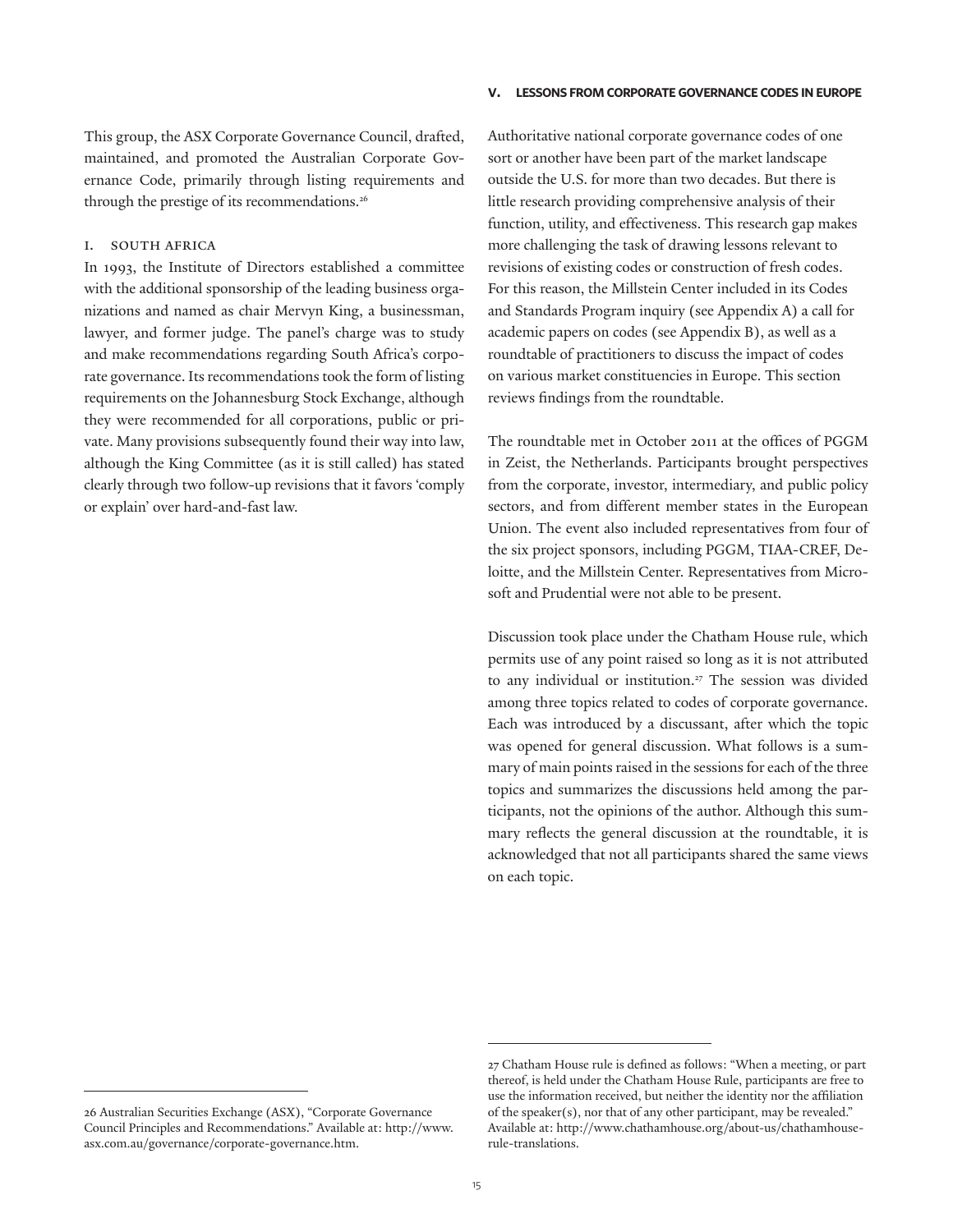# a. Topic 1: Do corporations see corporate governance codes as affecting performance over the short, medium, or long term, and how do they view costs and benefits?

Discussion ranged over three subtopics: stakeholder interests in codes; the challenge of creating and implementing a code; and costs and benefits of a code. Although there appears to be little formal literature or research that definitively connects codes of corporate governance with performance of companies over any time horizon, the general opinion amongst many in the governance community is that codes of corporate governance can have a positive impact on company performance. It is recognized, however, that not all codes of corporate governance or companies are equal, and there are large differences in the views among stakeholders about codes.

## i. Stakeholder interests in codes

Some suggested that codes may help to counterbalance flaws or shortcomings in the financial markets or in law and, if created well, they can help increase stability and market confidence. In the experience of many of the participants, codes helped improve checks and balances and transfers of power amongst investors and nonexecutive directors.

Codes can bring more clarity to investor rights and, in some instances, investor responsibilities. Unlike regulation, codes permit flexibility and the involvement of investors. Codes depend crucially on the involvement of investors. Investors must be involved in writing codes, there must be expectations of investor behavior under codes, and investors must participate in monitoring corporate reactions to codes. One potential problem identified by roundtable participants was the perception that, although they have rights, shareowners do not often exercise these rights. Some investors are still absent, or guided solely by advisory firms, or they fail to integrate governance issues into asset management.

Codes of corporate governance may increase the responsibilities of directors; codes may serve to inhibit the relationship between executives and nonexecutive directors by formalizing a framework that may empower directors to the detriment of executives.

Participants emphasized that executives, to accept a code, needed to understand that there may be a transfer

of some powers to directors even if the end result is a gain in other areas. Executives are more likely to join in discussions to form a code to the extent they see it as in their interest and necessary because it can help the company with cost of capital, performance, investor loyalty, and reputation. In general, it was viewed widely amongst participants that executives have less of a problem enhancing the influence of long term or medium term investors, but that they may worry about handing the same rights to investors who have only short term interests.

### ii. Creating and implementing a code

It can be challenging to determine where law ends and codes begin. Codes allow investors and boards to fill in where the law is (and often should be) silent. The first principle of a code is to establish the boundary between law and code. It was generally thought that codes need to focus on behavior more than structure, and to recognize that codes may have limited effects.

The formulation of a code of corporate governance must be a collective and collaborative process; bringing together all parties in a market to create a code that is comprehensive in nature (taking into account the views of the various stakeholders) is critical.

A strong association of directors may help, especially during the implementation process.

It is important that a code gets buy-in from corporations, and that a few companies set examples for other companies to follow. In some countries where codes have been successfully implemented, observations were that at first, companies may not have wanted to adopt/comply, but did so because they did not want to be seen as an outlier trailing their peers. This has now changed to companies wanting to be seen as leading the pack. In some markets, such as France, corporations crafted a code primarily to avoid the government turning to law to force changes in corporate governance. Some participants noted that in Europe, companies that have been more open to codes have been those companies with nonexecutive chairs. Indeed, select participants noted that combined chair/CEO positions tend to represent an obstacle to the implementation of codes.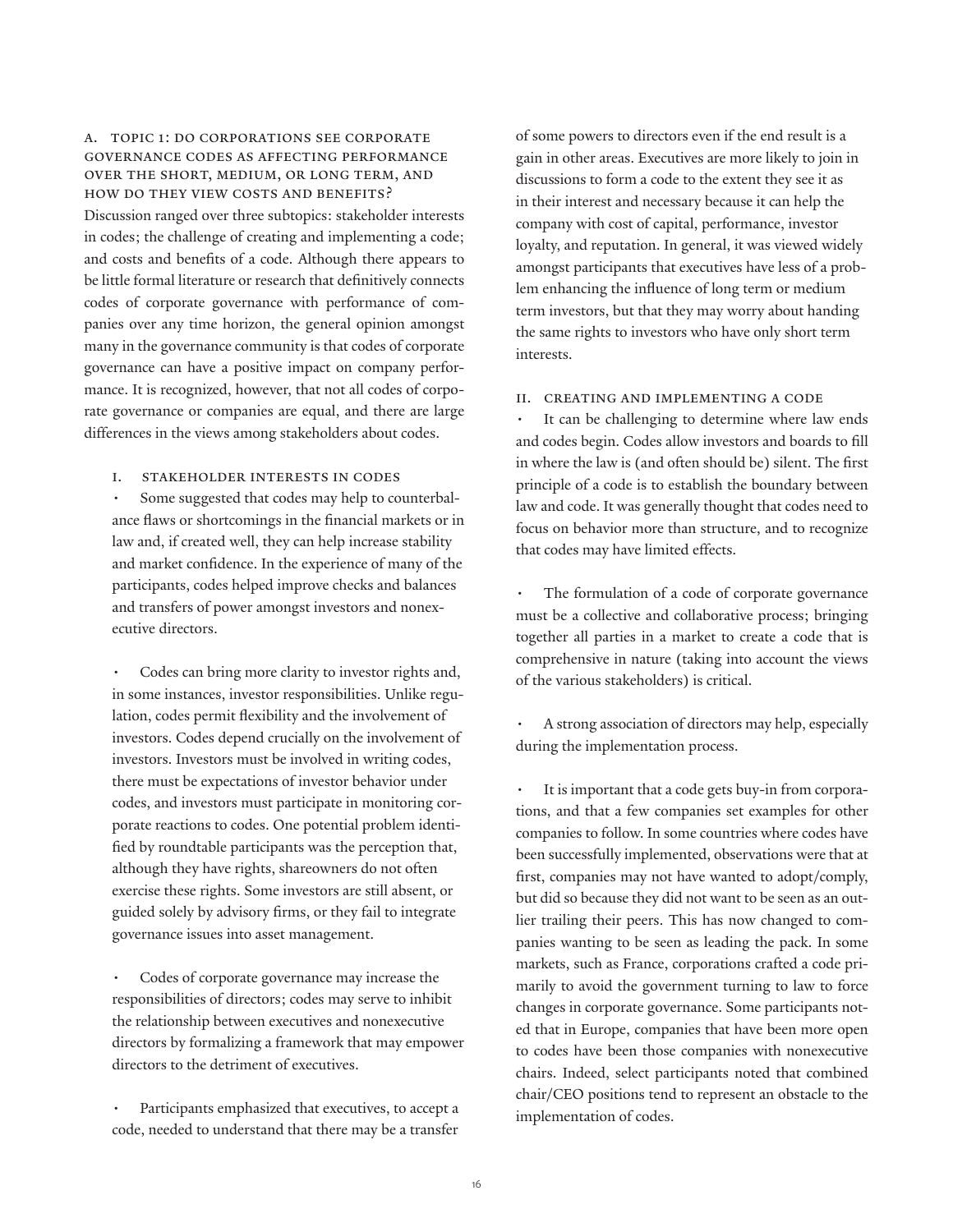To get off the ground and gain wide support, a code needs a leader as champion. In the Netherlands, for instance, Tabaksblat had to use his persuasive power and political capital to gain broad support for the Dutch code he authored. It is important to identify respected business leaders who can stand up and advocate for adoption of a code. Corporations need to feel that they have ownership in the outcome.

Codes hinge on the existence of a strong monitoring body that reports in detail on corporate and investor compliance.

Participants observed that companies too often assume they must comply rather than explain, and in a lot of cases, explanations tend to be boilerplate. It may well be that too many investors and proxy advisors prefer comply to explain, which leads companies to feel that compliance is the favorable response and that explanation could be a hindrance. Codes can be hijacked by parties who turn them into rules. Perhaps the formula should be amended to 'comply and explain.'

Participants found that codes are better instruments for affecting corporate governance change than law or regulation, which can lead to risk aversion by companies. Within the Netherlands, companies generally seemed to support the idea of setting up codes of corporate governance in order to avoid the formation of potentially harsh regulations. Portugal is a good case study where corporates there now fault themselves for failing to act ahead of regulation and law; the alternative may be worse—now companies have to satisfy regulators instead of investors.

In the UK, Cadbury and successor codes achieved separation of chair and CEO, initiated 'comply or explain,' and allowed parties to innovate. In fact, the code proved stronger than regulation.

Code success may be judged, in part, by whether it stimulates dialogue between funds and boards.

## iii. Costs and benefits of a code

• Costs and benefits of codes of corporate governance are not easy to measure. Directors may be spending more quality time on boards, but on the other hand, increased transparency has potentially been a catalyst for outcomes such as higher executive pay. As such, codes can have unintended consequences.

Participants generally found that the quality of corporate governance affects a company's cost of capital. It can also help lead to a better risk profile and lower risk premiums. As such, there is an incentive for corporations to want a code: they potentially get easier access to capital and it can help to strengthen long term relationships with investors.

## iv. Topic 1: Main participant takeaways

Code development may often hinge on leadership by a respected champion.

There needs to be collective buy-in from interested parties such as regulators, corporations, investors, intermediaries, and academics in order to make a code of corporate governance truly authoritative.

The vitality of a code of corporate governance rests on the participation of investors both in the formulation of the code originally and on the monitoring component to see that covered parties are following and are in compliance.

Codes are an important substitute for and, in some instances, a complement to, regulation.

When campaigning for the adoption of a code of corporate governance, it is important to acknowledge that while executives and company management may transfer some powers or responsibilities, there are benefits for executives and company management that can be derived from a code of corporate governance.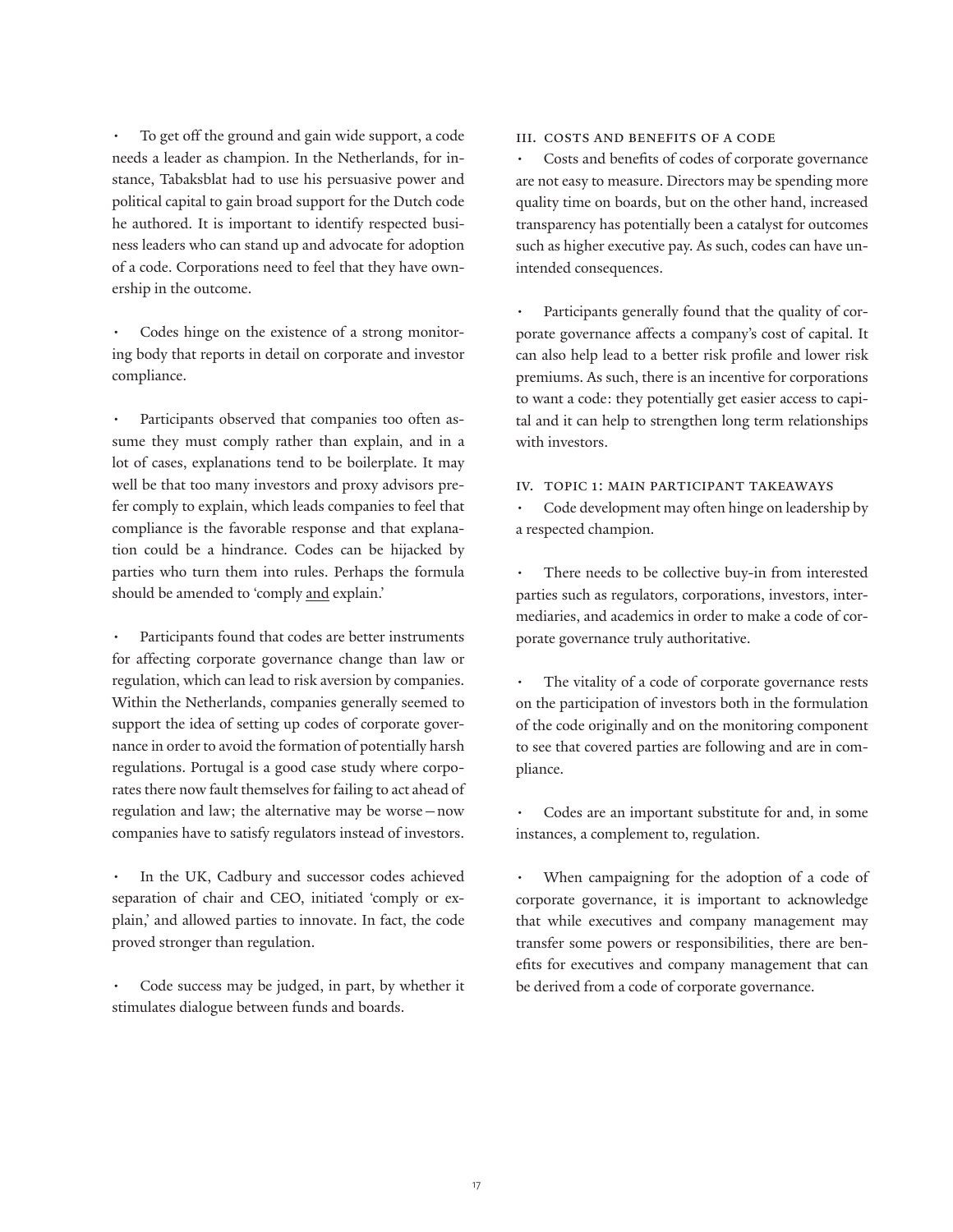b. Topic 2: How do investors take national corporate governance standards into account when shaping their behavior in respect to investing, engagement, and voting? Discussion ranged over three subtopics: the role of investors at home and abroad; reliance on proxy advisory firms; and monitoring and collective action.

i. Role of investors at home and abroad

Participants generally found that codes of corporate governance have been highly influential and, as a result, investors have higher expectations of companies. Codes can sway how investors vote and engage with companies.

A big challenge is how to get non-resident investing institutions involved and to apply governance standards similar to those based in the target market.

For shareowners invested in another market, the local code is typically the starting point and the first step for understanding governance expectations. However, an institution will tend to apply its own standards based on its own concerns—say, on board competence, environmental and social risks, and international standards. Sometimes these standards are stricter than, or serve to contradict, codes in some markets. Although investors sometimes disagree with local codes, they generally go through local agents and apply local standards to investments outside their home markets.

Conversely, some companies take issue with investors asking them to comply with codes and standards from different countries. Participants cautioned companies, though, to be careful what they wish for: having a single code embraced by all investors could result in a one-size-fits-all approach, which many participants at the roundtable cautioned against. It is necessary to understand that if the market is diverse, so also will there be diverse investor judgments.

## ii. Reliance on proxy advisory firms

Investors say they need proxy advisors; without them, it would be difficult for fund investors to vote most stocks given the sheer volume of their portfolios. Most do not have the internal staff/research resources to cover every meeting, so reliance on outside advice is important.

Codes tend to encourage corporate engagement with proxy advisors. Although the standards and policies of proxy advisory firms in applying codes of corporate governance can diverge amongst firms and countries, participants noted that the firms generally default to a local code when crafting recommendations on voting. As one example, Institutional Shareholder Services (ISS) surveys its clients' opinions on governance. Clients often, in turn, support application of the local code.

III. MONITORING AND COLLECTIVE ACTION Although proxy advisors play a useful role in informing investors about code expectations, it is also helpful to have a peer network of investors in other markets for discussion and collaboration.

Monitoring corporate adherence to codes must be done on a collective basis by the market, and not by regulators. Nor can it be done best by proxy advisors, who are focused on voting items. Today, there is no common platform for monitoring code compliance at a global market level. However, this type of monitoring takes resources to do well. The Australian Council of Superannuation Investors (ACSI) may be a good example of a group organized to perform such monitoring efforts.

## iv. Topic 2: Main participant takeaways

Codes of corporate governance may be a starting point to affect change in the world of corporate governance, but not an end. Investors tend to value local codes but also apply governance expectations rooted in their home markets.

A key challenge is involving non-resident investors in applying codes.

Investors play a critical role in not only helping to shape codes of corporate governance, but also in helping to monitor companies and boards for compliance. Investors generally value proxy advisors. However, investors have a difficult time monitoring all companies in their portfolios, so collective action amongst investors is critical. Accordingly, policy should be directed at practices for collective action.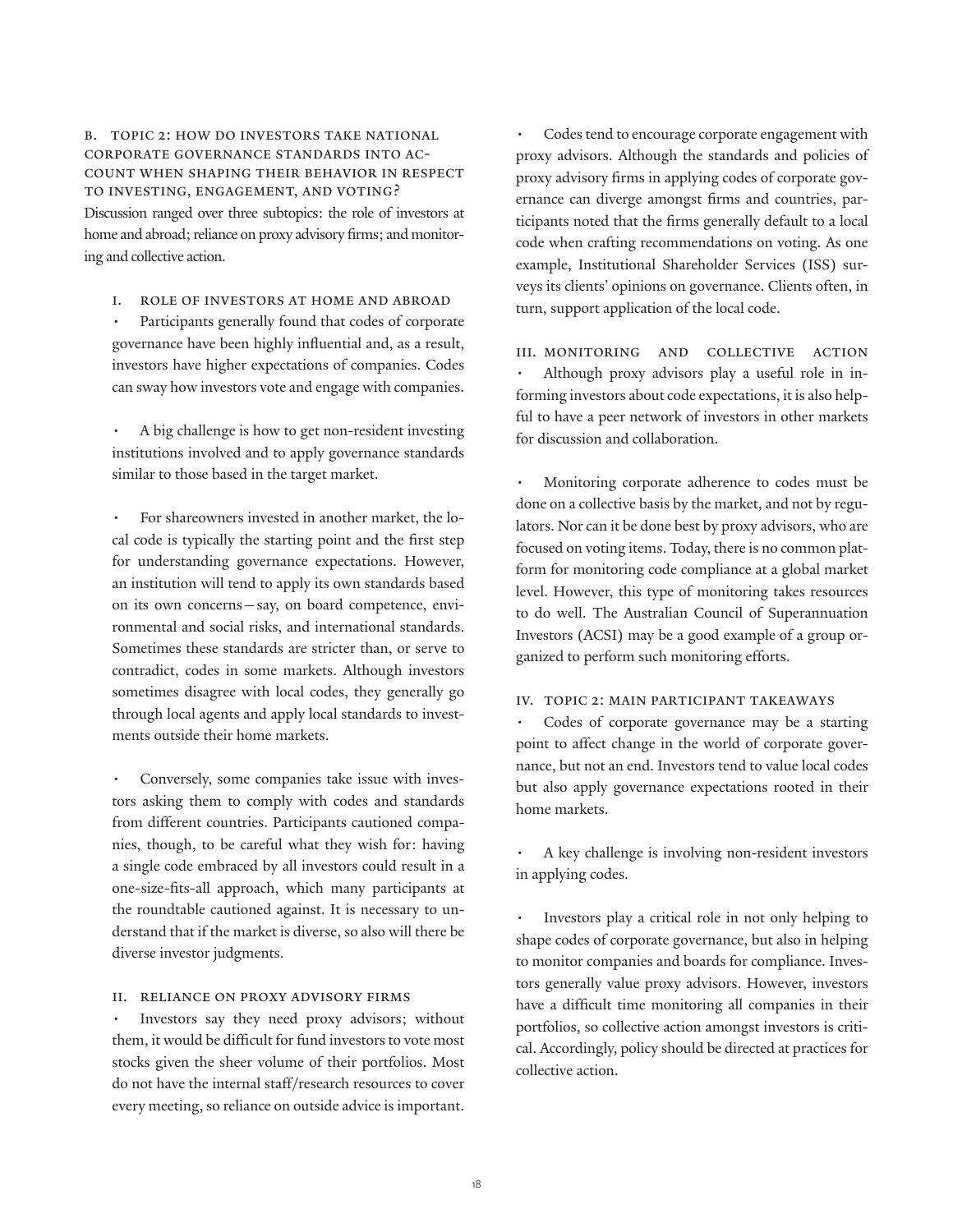# c. Topic 3: Do the ways in which codes are formulated and implemented affect outcomes such as the behavior of market participants? How?

Discussion centered around two subtopics: government involvement and accountability and enforcement.

In general, participants noted that there is great support for the 'comply or explain' framework in Europe.

## i. Government involvement

Participants observed that governments have often been critical to the birth of national codes in the EU. Even where they are not directly involved at the outset, they have helped in setting the regulatory framework for a code: for example, the requirement to 'comply or explain.' Such measures underpin a code. Although the government is necessary for a code to develop in certain markets, the danger in most countries comes in allowing government to be solely responsible for developing the content of a code. The distinction here rests between framework and content. It may be helpful to have the government's involvement with the framework, but countries working to develop codes of corporate governance should be cautious that government not involve itself in content development.

The threat of regulation has been an extremely important motivator in the development of codes. Companies may see a code as "legislation in the shadow of the law." There is a paradox, however. Some believe that if something is put into a code, lawmakers will be more likely to see it as an invitation to embed the measure into law. Although it is possible that in some instances, codes of corporate governance may morph into regulation or rules, codes of corporate governance have generally been intended to be flexible and principles-based.

## ii. Accountability and enforcement

Debate exists about whether codes should be a 'comply or explain' framework or a 'comply and explain' framework. The fundamental question is to ask what should be included in the code of corporate governance and what should be included in the law. The challenge is drafting a code that is a balance between regulation and principle. There is a delicate balance between codes of corporate governance being too flexible and too prescriptive.

For a code to be effective, shareowners have to have some power to enforce it. Plus, there must be robust disclosure by companies as to how they address the code.

Asset owners as well as asset managers should be part of stewardship codes; the UK is likely to amend its stewardship code to address this in the future.<sup>28</sup>

Investors must have an effective framework to use for evaluation. Collaboration is crucial. Investors generally share resources and expertise, but it is not always an easy and natural thing to do, especially across borders. For a code to work well, investors must have tools to address accountability, as that is what gives a code 'teeth.'

## iii. Topic 3: Main participant takeaways

Codes of corporate governance are about more than simple disclosure; codes help to provide certain benchmarks on which companies can be monitored and evaluated. Market consensus can be used as a way in which to define the relevant and applicable benchmarks.

Governments are important to codes, either by offering a threat of legislation if codes fail to develop, or by building a framework of disclosure or shareholder rights that allow codes to function well.

A potential weakness in applying European observations on codes of corporate governance in the U.S. is that corporate mobility is much different in the U.S. than it is in Europe. For instance, although Delaware is chosen by many companies as the state of incorporation, companies have the ability to change their state of incorporation.

# d. Summary of roundtable participant conclusions

- A code should be founded on the aim of value creation rather than compliance.
- Code development needs one or more respected leaders.

<sup>28</sup> Financial Reporting Council (FRC), "The UK Stewardship Code" (July 2010). Available at: http://www.frc.org.uk/images/uploaded/ documents/UK%20Stewardship%20Code%20July%2020103.pdf. Information on the consultation for changes for "The UK Stewardship Code" available at: http://www.frc.org.uk/corporate/investorgovernance.cfm.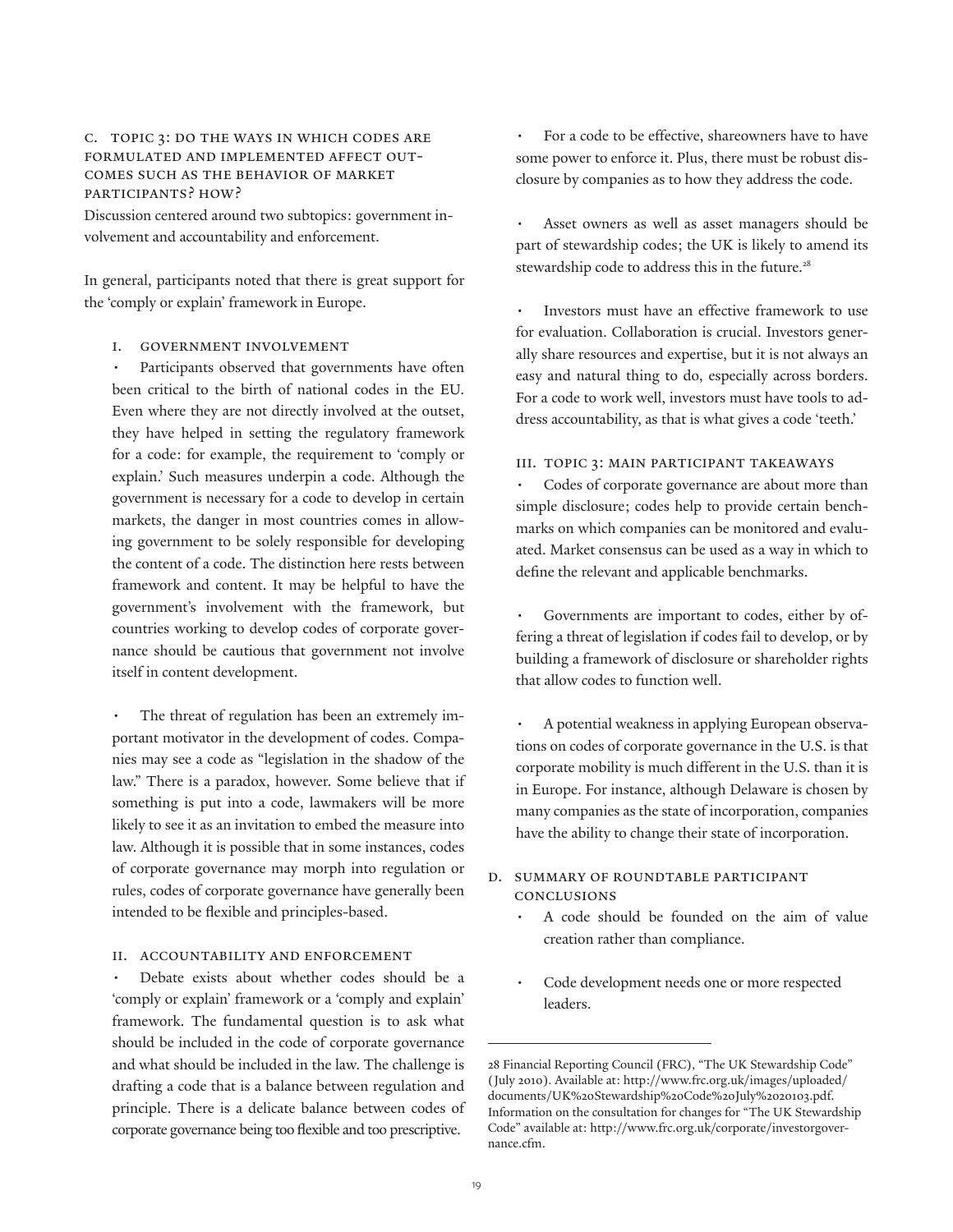- Codes can best succeed if they involve all major parties to the capital market.
- A code needs to be holistic, addressing both corporate and investor behavior.
- Codes have advantages over regulation in that they are more flexible and are market-based. But there must be a clear understanding of where laws and regulations end and codes begin.
- A code should start with high-level issues such as board accountability and equal treatment of all shareowners.
- Funds cannot do code monitoring on an individual basis, but instead must support a collective monitoring body.
- Investor participation is critical to a code's success and funds must have authority to make directors accountable.
- There must be an understanding that codes are no panacea.
- Codes of corporate governance are about behavior and they can help to set behavior expectations.
- Codes can serve as a starting point for proxy advisors and individual funds in shaping voting and engagement behavior.
- The threat of law or regulation can motivate code development, but so can prospects of an exchange: for instance, loosening laws in certain areas in favor of a code.
- A successful code is one that reduces adversarial relations between boards and investors, and fosters quality dialogue between investors and directors.
- Stock exchanges may not be the most constructive path to code development as they are commercial, with little interest in taking steps that could dampen IPOs or concern members.

#### **vi. corporate governance codes in the u.s.**

#### a. Does the U.S. have codes?

The U.S. has no single national, authoritative corporate governance code. However, that doesn't mean that codes are absent. Instead, the process of developing standards is decentralized. As of the middle of 2008, one analysis identified 25 unique codes.29 The law firm of Weil, Gotshal & Manges LLP ("Weil"), in its widely-used "Comparison of Corporate Governance Principles & Guidelines: United States,"30 compiled under the supervision of Holly Gregory, partner, Weil, Gotshal and Managers LLP reviews ten: the recommendations of the American Law Institute, the Business Roundtable's Principles, the National Association of Corporate Directors' (NACD) Report on Director Professionalism, the Conference Board's Recommendations, the Council of Institutional Investors' (CII) Policies, the California Public Employees' Retirement System's (CalPERS) Corporate Governance Principles, TIAA-CREF's Policy Statement, the AFL-CIO Voting Guidelines, and Institutional Shareholder Services' (ISS) Best Practices User Guide and Glossary. Weil includes the OECD Principles to put U.S. positions into a global perspective.

In each of these sets of guidelines, sponsoring organizations expressly state that standards are not intended to be rigidly prescriptive, nor are they envisioned to apply to all companies in all respects. The possibility and need for individual variation depending upon circumstances are stated to be fundamental. All of these codes are intended to be flexible enough to deal with special situations. In this respect, they closely follow their foreign counterparts.

Of the more than 40 categories compared by Weil, the various codes diverged widely on only nine, which included the following: separation of chair and CEO, naming of a lead independent director, board size, limitations on tenure, majority voting standard in non-contested elections, classified boards, availability of directors to meet with shareholders, compensation disclosure of specific executives, and the ability of shareholders to call special meetings. Even in these cases, the

<sup>29</sup> Ruth V. Aguilera and Alvaro Cuervo-Cazurra, "Codes of Good Governance," *Corporate Governance: An International Review*, May 2009.

<sup>30</sup> Weil, Gotshal and Manges LLP, "Comparison of Corporate Governance Principles & Guidelines: United States " (January 2012). Available at: http://www.weil.com/files/ Publication/06cdf884-89df-4459-bb10-e08ab65e6172/Presentation/ PublicationAttachment/9e00e0d8-4ca0-4c1d-9ccd-f6800b5066cd/ Corp\_Gov\_Guidelines\_Codes\_Best\_Practice\_Jan2012.PDF.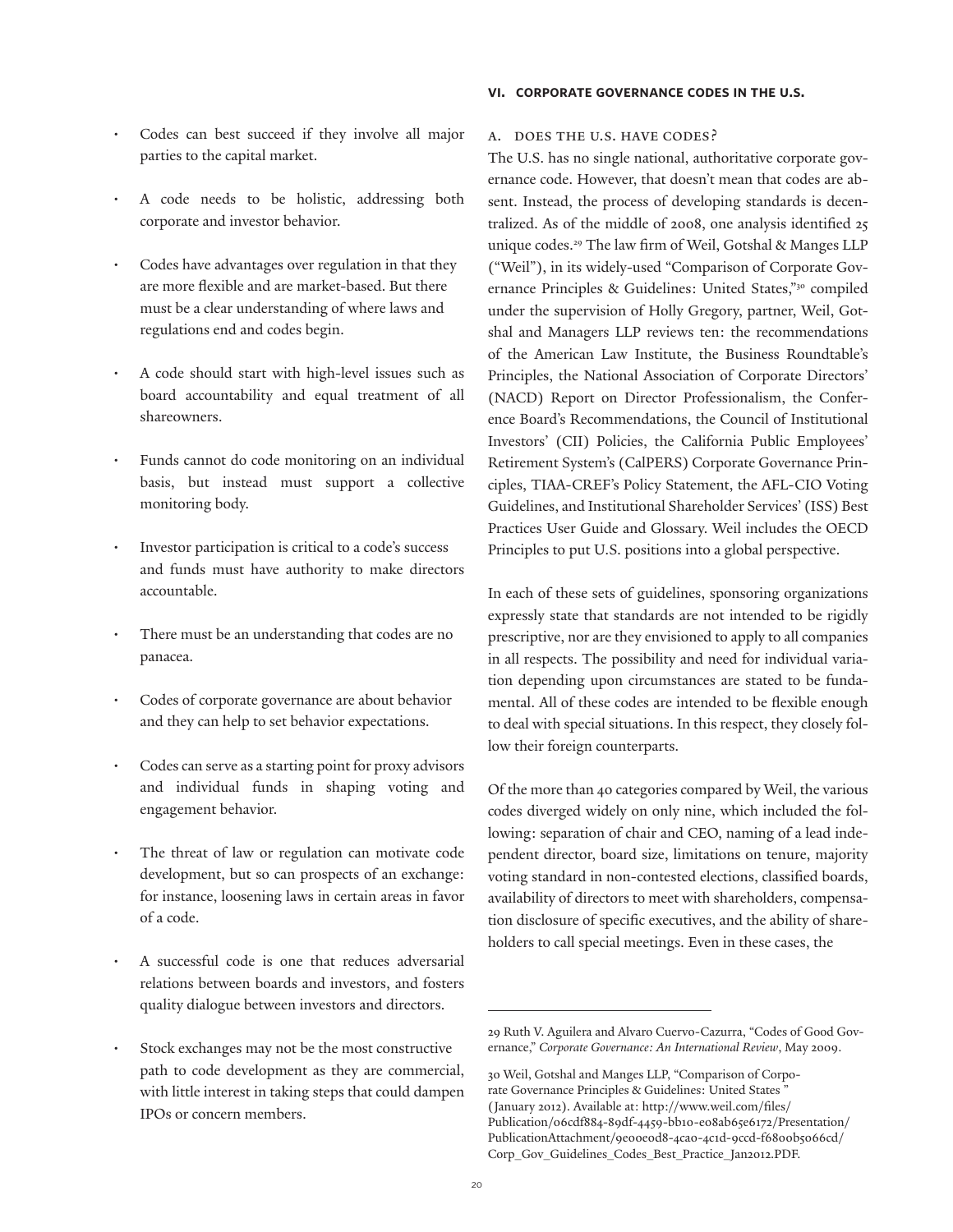divisions were not always radical, with silence taking the place of outright opposition. There was much substantial agreement among all ten codes reviewed by Weil, and more often among seven or eight, and especially among the "investor advocates" (CII, CalPERS, TIAA-CREF, the AFL-CIO, and to some extent, ISS).

On the other hand, there was tremendous variation in wording, emphasis, and many specifics. Each set of standards clearly bore the imprint of a different organization, of its concerns, its past campaigns, and its leadership. None appear to have been written with any of the other organizations much in mind. None appear to have been crafted with the aim of seeking agreement with others upon a particular rule or set of criteria.

To an extent, each of these codes also appears reactive: it reflects the experience of a particular group in dealing with a particular set of governance issues and disputes. In stark contrast to the OECD Principles (which, however, may be too general to be applied directly to any one country), none of these sets of guidelines makes a strong claim to universality, even in a purely U.S. context. The codes do not attempt to define governance from the bottom up, nor do they purport to cover all conceivable situations. The investors' codes are very specifically intended to serve as guidelines either for those assigned the voting of proxies or to those trying to understand why a particular fund voted the way it did. On the other hand, the corporate codes are mostly designed to guide boards and corporate secretaries in reaction to the concerns of investors, especially in the wake of high-profile governance failures of the past twenty years. Typically, for both code-writing communities, issues which have most often been contentious (e.g., executive compensation) loom largest. Those of greater theoretical as well as practical import, but which are involved in proxy voting less often (such as separation of the chairman and CEO, the role of lead director, and succession issues), are dealt with at much less length.

# b. What are some of the reasons why there exists no overarching code of corporate governance in the U.S.?

## I. FEDERAL V. STATE

An important impediment to the U.S. creating an authoritative governance code is the historic tension between nation-wide standard-setting and state determi-

nation. There are constitutional barriers to setting company law at the national level. Corporations, for instance, are not federally chartered but, rather, "citizens" of one of the states. Most corporate regulation is a state matter. The federal government is allowed to be involved if it can invoke the Commerce Clause of the U.S. Constitution, but even in the 21st century, the Commerce Clause has limits. The SEC is allowed to regulate the marketing of securities and the distribution of prospectuses, proxy statements, and the like because these are distributed in a national marketplace that freely crosses state boundaries. The actual regulation of the corporations themselves is a different matter, however, and the SEC has been careful to observe that its jurisdiction has limits.

While some aspects of corporate governance leading practice might be similarly linked to the functioning of the capital markets, others would likely not be related. The composition and structure of boards, the use and limitation of poison pills and other anti-takeover defenses, the remuneration of senior executives, and so forth, are matters of state law. It is true that the recent Dodd-Frank Wall Street Reform and Consumer Protection Act established a requirement for a non-binding shareholder vote on a corporation's compensation policies, and gave the SEC explicit authority to devise a rule for shareholders to have access to the proxy ballot.<sup>31</sup> Both are issues for which corporate governance activists had fought for a long time. But these features were again justified as extensions of federal authority over the proxy-voting process. It would require a great deal of legal reasoning, which may be unlikely to be accepted by the nation's courts, to bring all governance concerns under the same umbrella.

Governance codes, when applied in other jurisdictions, can help to define leading practices; they do not require incorporation into any specific legal framework. And indeed, the U.S. could have a 'national' code that would be the creation of an unofficial group of investors, business leaders, lawyers, and academics, which might be widely or even universally accepted as the uniform U.S. standard

<sup>31</sup> This was subsequently vacated by the U.S. Court of Appeals upon a lawsuit lodged against the SEC by the Business Roundtable and the U.S. Chamber of Commerce. Available at: http://www.cadc.uscourts. gov/internet/opinions.nsf/89BE4D084BA5EBDA852578D5004FBBBE/ \$file/10-1305-1320103.pdf.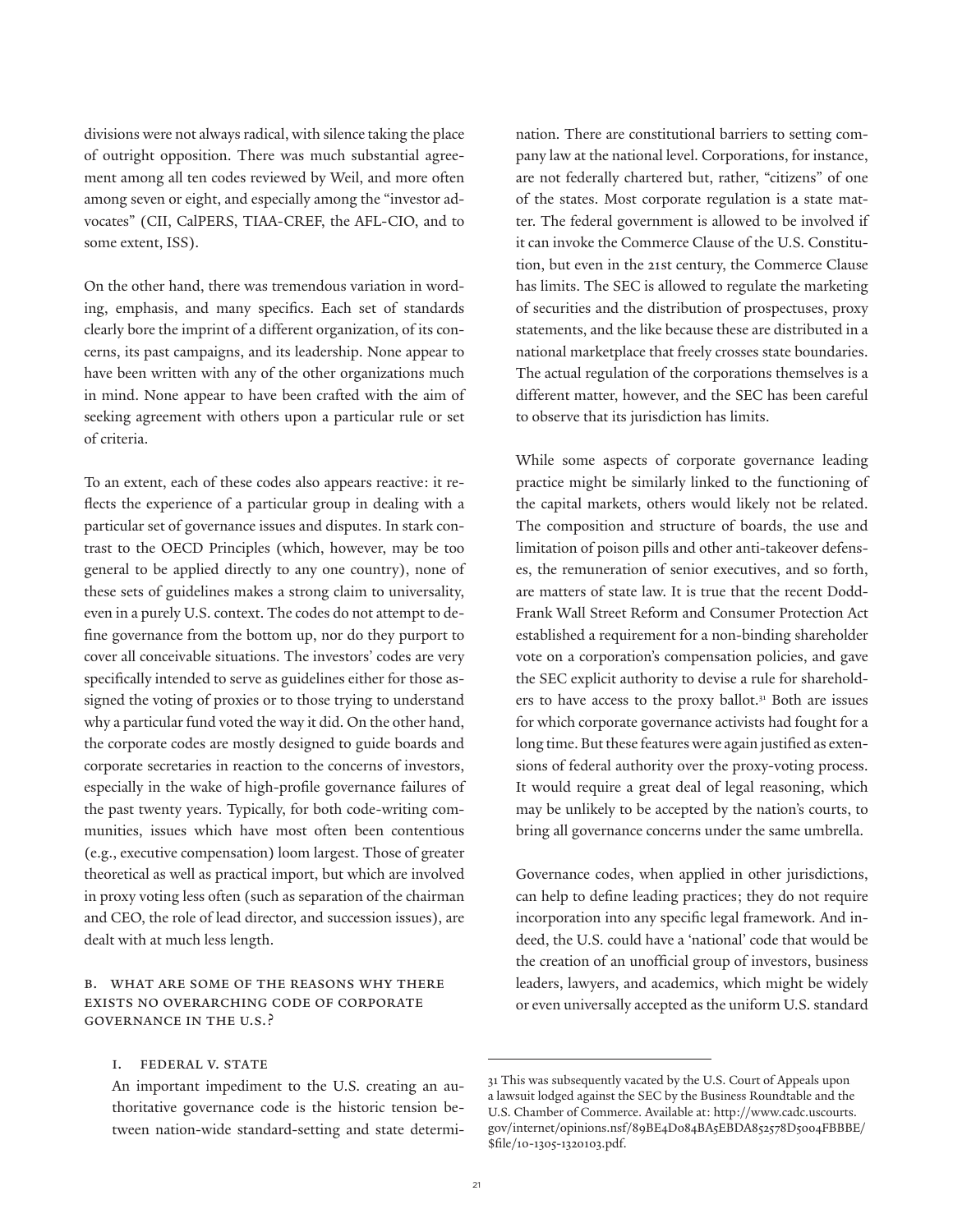of leading practice, but which would have no force of law or governmental support. However, there may be sectors of the market that feature cultural resistance to national guidance. This is in sharp contrast to experience outside the U.S., where national codes often have official status, with support from the relevant national regulators or statutory law and, second, the ability to require that public corporations either follow the principles enumerated by the code or publicly explain why they choose not to. It is these very characteristics which have helped to define a national code as authoritative and distinguished it from other widely-accepted guidelines.

The Financial Accounting Standards Board (FASB), which sets U.S. accounting standards, could present a model of quasi-official market parentage of a corporate governance code. However, it must be noted that accounting has always been accorded special status as an element of interstate commerce. It could be a singular challenge to gain multi-stakeholder agreement for a FASB-style governance standard-setter.

Stock exchange listing standards have become an important alternative to government sponsorship in attempts to impose higher standards of governance. Almost all U.S. publicly-traded corporations of any size are listed either on the New York Stock Exchange or on NASDAQ. In reaction to the accounting and disclosure scandals of 2001-2002, these two exchanges revised their listing requirements to include provisions involving director independence, board structure, and the like, as well as some further disclosure requirements.<sup>32</sup> Governance standards changes made through the listing exchanges do not require specific enactments by Congress but do require subsequent ratification by the SEC (following a mandatory comment period and the execution of other SEC rule-making processes).

## ii. Fragmentation

Another potential obstacle in the creation of a national code in the U.S. lies in the fact that market size, geographic dispersion, demographic diversity, and industrial segmentation fosters fragmentation among both corporates and investors. Views of parties involved in the discussion are often varied and, in some instances, contrary to each other. There is a chronic challenge in forging leadership that can deliver consensus opinion in each of the market's communities.

# c. What might be the consequences of not having an authoritative national governance code for the U.S.?

Without an overarching code, debate over governance in the U.S. typically defaults to appeals for legislative action and black-letter regulation. Despite widespread sentiment on the part of participants on both sides of the governance debate that flexibility is important and that 'comply or explain' would be preferable to 'comply or else,' governance standards usually find their realization only in hard-and-fast regulation through statute, such as Sarbanes-Oxley, and the recent Dodd-Frank Wall Street Reform and Consumer Protection Act.

The commercial proxy advisory firms have often served as de facto standard-setters in the absence of a national code.

<sup>32</sup> NYSE listing requirements available at: http://nysemanual.nyse. com/LCMTools/PlatformViewer.asp?searched=1&selectednode=chp% 5F1%5F4%5F3%5F3&CiRestriction=internal+AND+audit&manual=%2 Flcm%2Fsections%2Flcm%2Dsections%2F. NASDAQ listing requirements available at: http://nasdaq.cchwallstreet.com/NASDAQTools/ PlatformViewer.asp?selectednode=chp%5F1%5F1%5F4%5F2%5F8&man ual=%2Fnasdaq%2Fmain%2Fnasdaq%2Dequityrules%2F.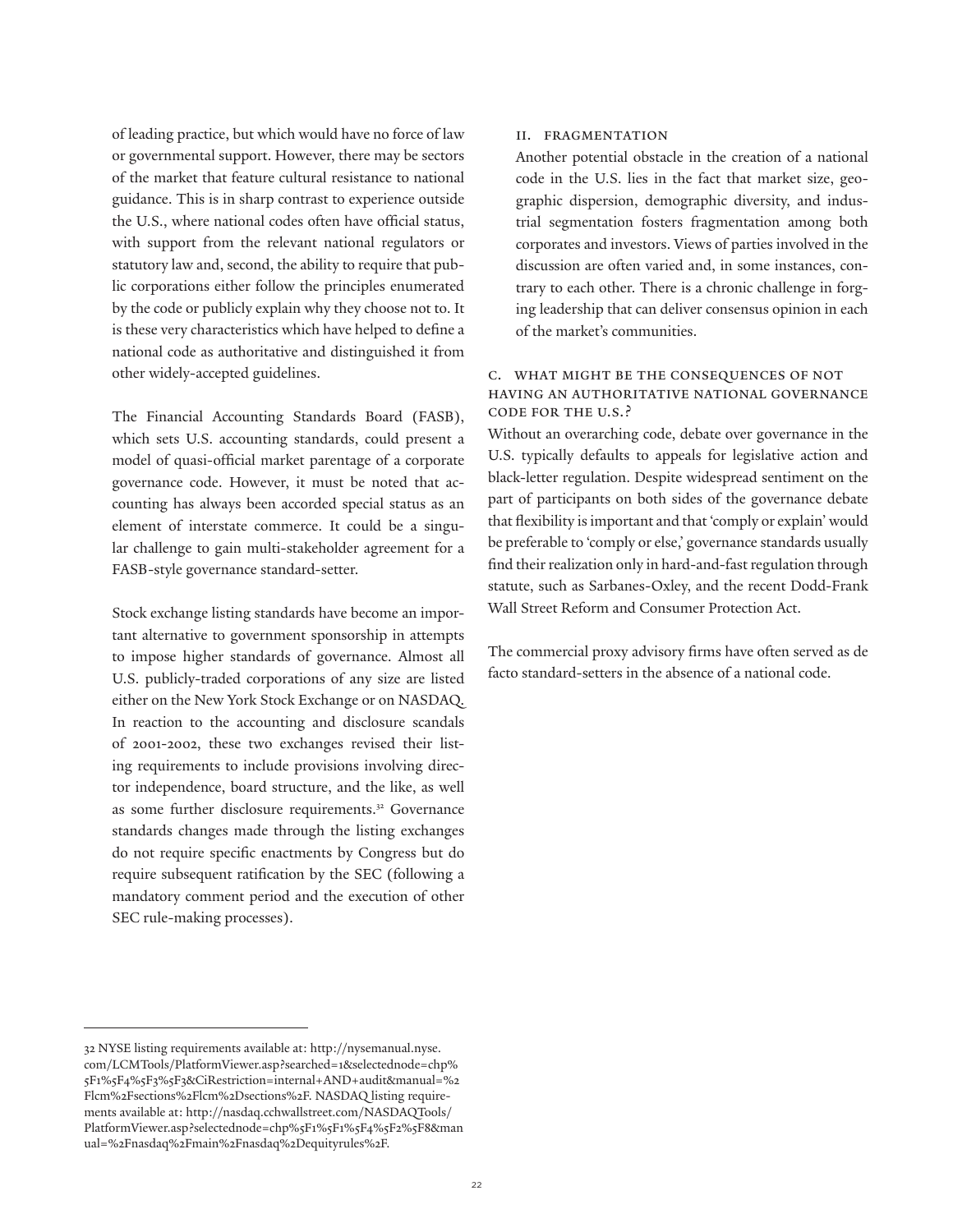# **vii. millstein center codes and standards program u.s. roundtable and next steps**

Participants in the second roundtable met at the Yale Club in New York City on March 29, 2012. The roundtable consisted of participants and representatives from the project's founding sponsors and a balance of representatives from public corporations and institutional investors. Discussion proceeded under the Chatham House rule.33

In accordance with the agenda, the session was divided among three topics related to codes of corporate governance. The three main topics discussed included: (1) how codes of corporate governance have worked in European markets (including a briefing of the discussions that took place at the October 13, 2011, roundtable in Zeist); (2) whether a code of corporate governance could work in the U.S. to improve the relationship between corporate boards and investors; and (3) if a code was constructed for the U.S., what process might work to make it happen, and what might a U.S. code look like. Each topic was introduced by a discussant, after which the topic was opened for general discussion.

Although this summary reflects the general discussion at the roundtable, it is acknowledged that not all participants shared the same views on each topic. What follows is a summary of main points raised in the sessions for each of the three topics and summarizes the discussions held among the participants, not the opinions of the author. The full version of the meeting notes and summary may be found in Appendix C.

# a. Topic 1: How have governance codes worked in European markets?

For the first topic, there was a briefing on takeaway points from the Zeist roundtable. In general, participants at the New York City roundtable expressed interest in learning about the codes experiences in Europe and whether those same experiences may be realized in the U.S., given similarities and differences between U.S. and European markets, corporations, regulations, and the like. There was particular interest around initial trepidations with codes in Europe and whether, and if so, how, these issues and concerns were eventually assuaged.

Potential concerns with U.S. codes of corporate governance seemed to be largely related to the fragmented structure of regulation (e.g., by state), concerns that perhaps the U.S. system of corporate governance is already more thoroughly developed than systems within European countries prior to the development of codes of corporate governance, the system of disclosure requirements already in place within the U.S., and the concern that there are already a multitude of corporate governance requirements within the U.S. However, participants also discussed whether the corporate governance community taken as a whole could have more of a voice with a code of corporate governance than it does with the current system.

# b. Topic 2: Could a code of governance in the U.S. improve the relationship between corporate boards and investors?

Participants discussed the role of a code in defining a framework for communication. Codes of corporate governance should not just be about corporate/management/director responsibilities (although these should be outlined as well), but also about investor responsibilities via a stewardship code. However, it was important to participants to note that the success of a code in enhancing the relationship between directors and investors hinges on trust and confidence between shareholders and investors who help to frame the document, although the document should naturally encompass the views of all corporate governance stakeholders. Codes of corporate governance should also address environmental, social, and governance issues, and their development may be enhanced through the creation of codes on a sector or industry basis. Finally, a governance principles process only works if both corporations and investors treat recommendations not as a compliance exercise, but as related to value; this may help directors and investors to be properly motivated.

# c. Topic 3: If the U.S. were to construct an authoritative code, what process might work to make it happen, and what might such a code look like?

With regard to the third topic, there were many questions raised. What leads to the perceived need to have a code of corporate governance? Who is involved and who would lead and under what auspices? Is there a better path compared to what there is now in the U.S.? What are the potential costs and benefits? How is it made authoritative? Although the precedent in the U.S. is for the system of corporate governance to be largely set by regulation, participants discussed whether there is an argument for pre-emptively establishing a holistic corporate governance framework via a code in order to better

<sup>33</sup> Chatham House rule is defined as follows: "When a meeting, or part thereof, is held under the Chatham House Rule, participants are free to use the information received, but neither the identity nor the affiliation of the speaker(s), nor that of any other participant, may be revealed." Available at: http://www.chathamhouse.org/about-us/chathamhouserule-translations.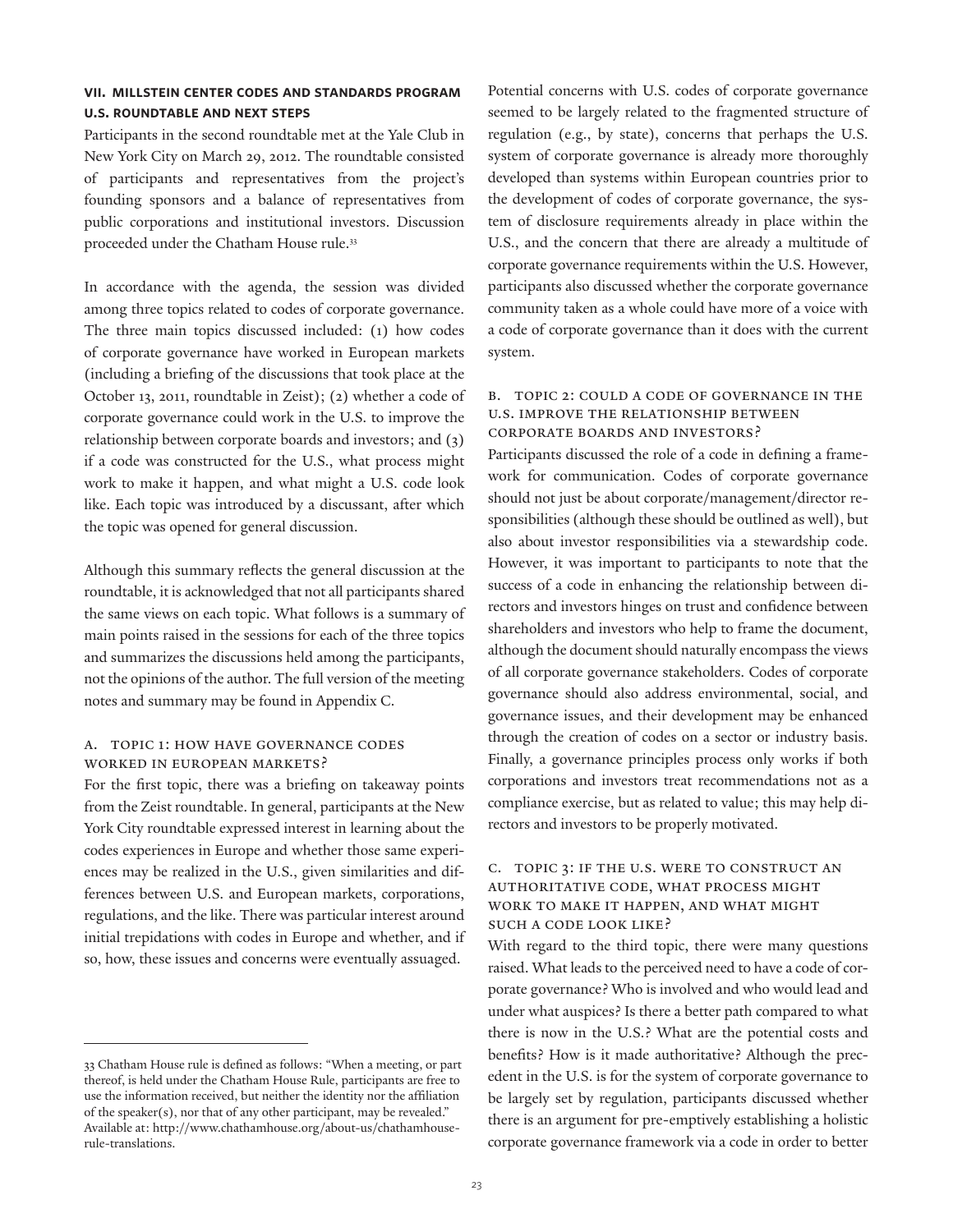define roles and expectations and try to improve or safely reduce risks. In fact, some participants argued that corporations may welcome a single set of standards rather than attempting to monitor and apply multiple standards that are sometimes inconsistent. Although the U.S. has several different "implied" codes of corporate governance, there is no one, single authoritative code; on substance, differences between codes turn out to be relatively small in comparison to the similarities, so it may be good to work on those similarities as a baseline. In order to make such an effort successful, it is important to have the right leader, someone who is heavily involved in the capital markets. Additionally, in development, it will be necessary to ground a code in the objectives of value creation, capital formation, and capital preservation. Given experience in Europe with the 'comply or explain' model (i.e., some companies incorrectly saying that they comply or incorrectly providing an explanation saying why they do not comply when, in fact, they are in compliance), and given its focus on the compliance aspect, many participants recommended that any code efforts within the U.S. be organized around the idea of 'apply and explain' in which it is not viewed as a "compliance" exercise, but rather as a company's demonstration of commitment to corporate governance.

- d. New York roundtable consensus items
	- i. There are sufficient grounds for taking the U.S. governance principles project to the next step.
	- ii. An effort to develop national, authoritative principles for the U.S. should be led by the private sector rather than by any public authorities.
	- III. The project should focus on the term "principles" rather than "code" and should address ultimate aims such as capital formation and preservation. In this way, governance may be understood as a means rather than an end in itself.
	- iv. A set of U.S. principles should embrace both corporations and institutional investors.
	- v. An independent, balanced, multi-stakeholder body unaffiliated with any single market participant is necessary to achieve progress.
	- vi. The leader of such a group is critical; it should be someone from the capital markets world with

wide recognition, commitment, and respect.

- vii. Development of content need not start from scratch. Many organizations have developed principles and provisions of their own on corporate governance, and these recommended provisions share much common ground. More work would have to be spent on principles related to institutional investors (e.g., stewardship codes).
- viii.Reporting on a set of U.S. principles should be framed as 'apply and/or explain' rather than 'comply or explain.'
- ix. A work plan could unfold in the following phases:
	- 1. review project feasibility, develop project governance structure as an independent entity, and identify and appoint a chair;
	- 2. draft principles and issue them for market consultation;
	- finalize principles;
	- 4. consider mechanisms for implementing an 'apply and/or explain' reporting via channels such as stock exchange listing rules.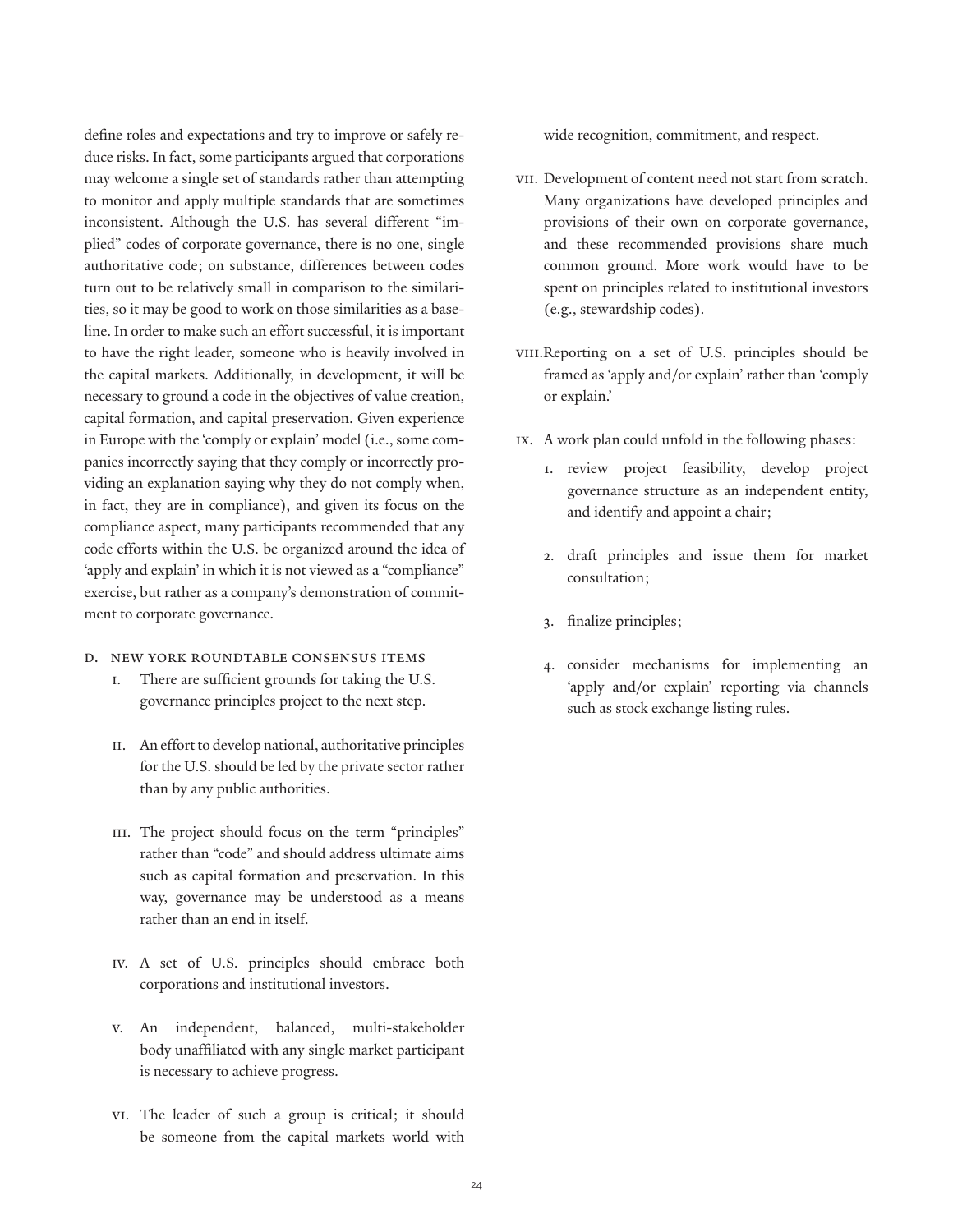### **appendix a**

## Governance Codes and Standards Program: Briefing Memo

#### Project Overview

The Millstein Center for Corporate Governance and Performance at the Yale School of Management has begun a multiyear effort designed to encourage research into, and disseminate further knowledge of, international experience in the field of corporate governance codes and standards.

The first phase of the project is to consist of (1) a call for papers by scholars on the general topic of governance standards, with an opportunity for select authors to present at a March 2012 Yale workshop and publish their research as Center working papers; (2) two roundtables of both practitioners and academics focused on experience with codes; and (3) publication of one or more authored working papers on the topic in order to set the stage for what a combined code of corporate governance is and current state of play, drawing from international sources and experiences.

The first roundtable discussion takes place in Zeist, The Netherlands on 13 October 2011. A second roundtable discussion is to be held in New York in spring 2012. The purpose of these events will be to discuss the role, impact, and effectiveness of corporate governance codes. Sponsored by Yale School of Management's Millstein Center for Corporate Governance and Performance, and hosted by PGGM, the first roundtable meeting will bring together a select group of thought-leader EU corporate directors, investors, regulators, code authors, and experts to address this key aspect of corporate governance. The roundtable is, in part, designed to inform discussion in the U.S. about the merits and risks of a national authoritative code of corporate governance. Discussion is to focus on lessons to be learned from the European experience so far. Insights may also further discussion in the EU on the utility, context, and consequences of codes.

In addition to the 13 October EU roundtable (and later U.S. roundtable), the Center has also released a call for papers for existing and original research on the role and impact of corporate governance codes.

The Center has assembled an advisory committee consisting of scholars and practitioners to help provide steering guidance for the project. Project sponsors with the Center are PGGM, TIAA-CREF, Microsoft, Prudential Financial, and Deloitte.

The scientific committee overseeing the call for papers is comprised of Marco Becht (Université Libre de Bruxelles); Martijn Cremers (Yale School of Management); Andrew Metrick (Yale School of Management); and Colin Meyer (Oxford Said School) and is coordinated by Stephen Davis (Yale School of Management).

## Background Information

The field of corporate governance is growing, especially given the numerous legislative reforms in this field as a result of economic crises. Codes have drawn particular notice from policymakers. For instance, in the U.S., there is incipient interest in the utility of a possible authoritative set of national corporate governance principles. European policymakers, for their part, are leaning heavily on 'comply or explain' standards; the April 2011 EU Green Paper on corporate governance includes a detailed section on codes.34 But codes have so far drawn less attention from scholars, leaving gaps in knowledge even as policymakers try to evaluate the prospective or past impact of such practices.

Academic literature on corporate governance codes was last surveyed in 2009 in a paper by Aguilera and Cuervo-Cazurra,<sup>35</sup> in which the two observed that "there is little systematic analysis of how codes of good governance have affected how corporations are structured or how managers behave across different governance systems." Research has largely focused on comparing the content of codes from one market to another, and on the extent of compliance with codes by companies in particular jurisdictions. According to the research, literature that attempts to test whether corporations or investors receive value from corporate governance codes is conflicting or inconclusive; "a key puzzle that needs to be resolved in research on codes of good governance is whether they have an impact on firm performance."

# Discussion Topics / Topics of Interest

Gaps in current knowledge impede insight on whether corporate governance codes provide value, to whom, and

<sup>34</sup> European Commission, "GREEN PAPER: The EU Corporate Governance Framework" (April 2011). Available at: http://ec.europa.eu/ internal\_market/company/docs/modern/com2011-164\_en.pdf. Information on the consultation available at: http://ec.europa.eu/internal\_ market/consultations/2011/corporate-governance-framework\_en.htm.

<sup>35</sup> Ruth V. Aguilera and Alvaro Cuervo-Cazurra, "Codes of Good Governance," *Corporate Governance: An International Review*, May 2009.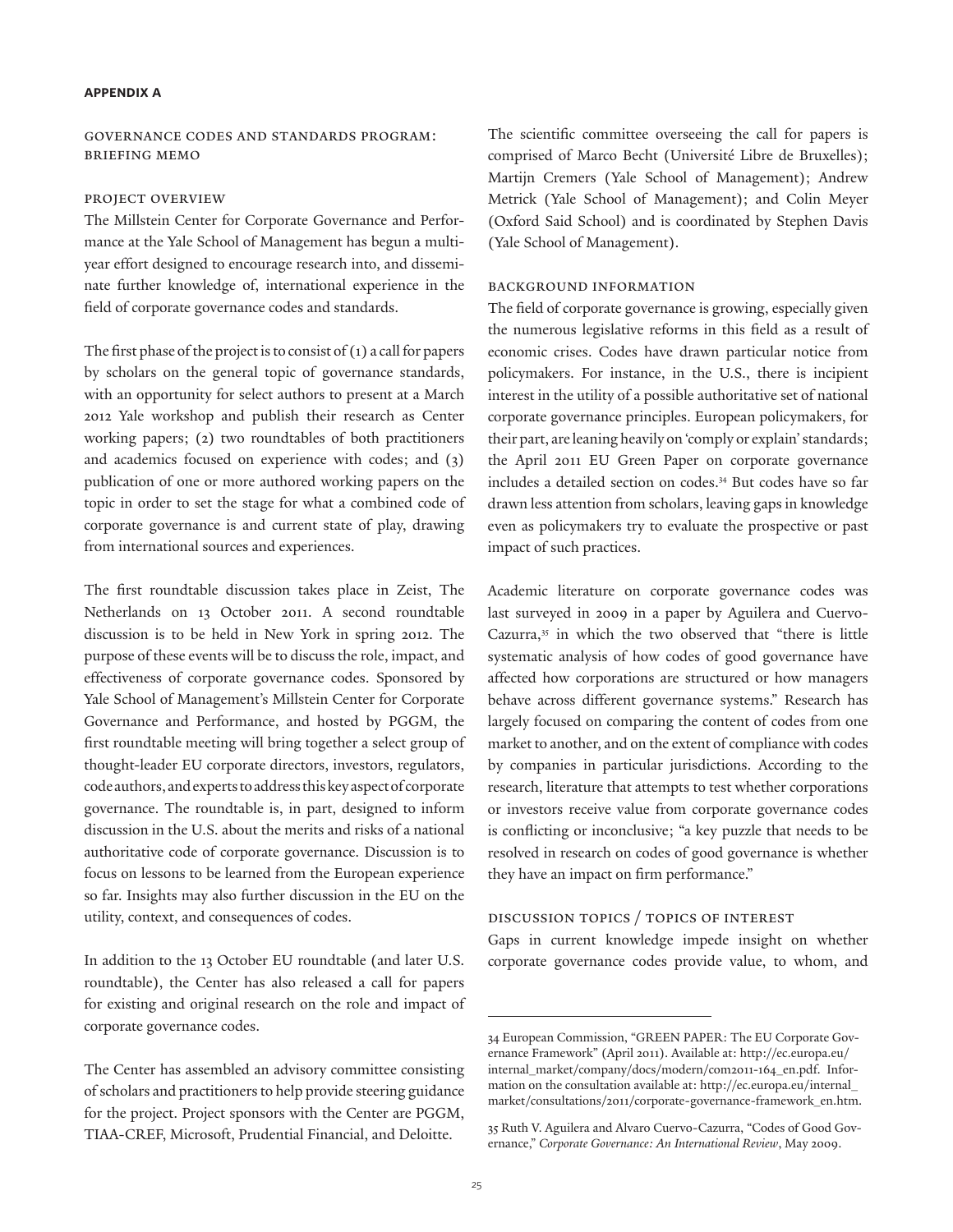under what circumstances, and whether they introduce other intended or unintended consequences to markets. For example, market participants are hampered in assessing whether a common, voluntary, private sector-written code of corporate governance might be relevant to the U.S.; or whether such codes are effective alternatives to statutory reform in Europe and Asia and, if they are, in what form.

Topics for discussion at the Zeist roundtable event on 13 October include the following:

- Do corporations see corporate governance codes as affecting performance over the short, medium, or long term, and how do they view costs and benefits?
- How do investors take national corporate governance standards into account when shaping their behavior in respect to investing, engagement, and voting?
- Do the ways in which codes are formulated and implemented affect outcomes such as the behavior of market participants? How?

Each of these discussion topics will be led by a participant at the roundtable event, and participation by other roundtable attendees is strongly encouraged.

Additionally, as noted above, the codes project features an academic component (via a call for papers). Research may help to inform policy debate in the following non-exhaustive areas:

- How investors may take national corporate governance standards into account when shaping their own behavior in respect to investing, engagement, and voting;
- Whether it is possible to identify corporate governance variables that most affect company performance;
- Whether the presence of authoritative governance standards affects the incidence or type of legal actions taken against corporations;
- Whether there is a distinction in the application of codes to financial institutions as opposed to other firms;
- Cost-benefit analyses of applying standards at corporations or across a market;
- Whether disparities among national guidelines prompt code arbitrage—for instance, persuading companies to reincorporate or switch stock exchange listings to take advantage of different standards elsewhere;
- Whether, and to what extent, the ways in which codes are formulated and implemented affect outcomes such as the behavior of market participants;
- Whether codes affect the behavior of influential intermediaries such as proxy advisors, remuneration consultants, auditors, or others;
- A comparative analysis of the content of codes and outcomes across jurisdictions; and
- Whether codes can be thought of as exogenous changes in corporate governance (or to what extent).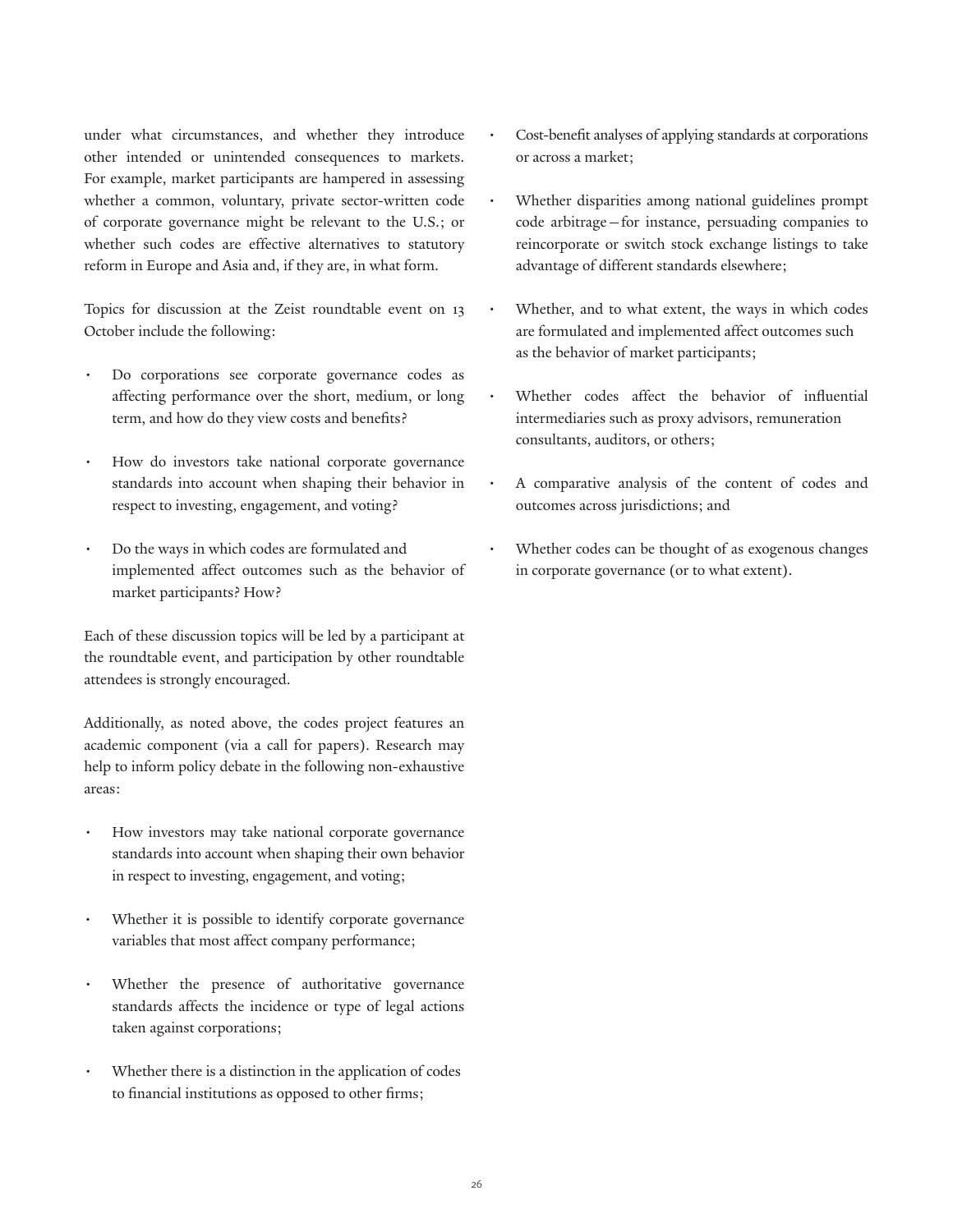#### **appendix b**

## Governance Codes and Standards Program Call for Papers

The Millstein Center for Corporate Governance and Performance at the Yale School of Management has begun a multi-year effort designed to encourage research into, and disseminate further knowledge of, international experience in the field of corporate governance codes and standards. The Center is requesting proposals for existing and original research on the role of corporate governance codes and standards, as developed and implemented by governments, private sectors, commercial bodies, and the like, on markets, regulation, investors, company performance, and behavior, or the practices of intermediaries. Submissions are encouraged from all academic disciplines including, but not limited to, finance, corporate governance, corporate social responsibility, international business, economics, and law. Selected authors may participate in a conference scheduled to take place at Yale University in March 2012.

# Project Overview

The field of corporate governance is growing, especially given the numerous legislative reforms in this field as a result of economic crises. Codes have drawn particular notice from policymakers. For instance, in the U.S., there is incipient interest in the utility of a possible authoritative set of national corporate governance principles. European policymakers, for their part, are leaning heavily on 'comply or explain' standards; the April 2011 EU Green Paper on corporate governance includes a detailed section on codes.<sup>36</sup> But codes have so far drawn less attention from scholars, leaving gaps in knowledge even as policymakers try to evaluate the prospective or past impact of such practices.

Academic literature on corporate governance codes was last surveyed in 2009 in a paper by Aguilera and Cuervo-Cazurra,<sup>37</sup> in which the two observed that "there is little systematic analysis of how codes of good governance have affected how corporations are structured or how managers behave across different governance systems." Research has

largely focused on comparing the content of codes from one market to another, and on the extent of compliance with codes by companies in particular jurisdictions. According to the research, literature that attempts to test whether corporations or investors receive value from corporate governance codes is conflicting or inconclusive; "a key puzzle that needs to be resolved in research on codes of good governance is whether they have an impact on firm performance."

## Topics of Research

Gaps in current knowledge impede insight on whether corporate governance codes provide value, to whom, and under what circumstances, and whether they introduce other intended or unintended consequences to markets. For example, market participants are hampered in assessing whether a common, voluntary, private sector-written code of corporate governance might be relevant to the U.S.; or whether such codes are effective alternatives to statutory reform in Europe and Asia and, if they are, in what form. This call for papers is largely focused on understanding the relationship between corporate governance codes and whether these codes have an association with firm behavior and performance, or with the behavior of investors or intermediaries such as proxy advisors, auditors, remuneration consultants, or others. Papers that attempt to first study what, if any, changes occurred in association with the appearance of codes, and then to what extent these changes tell us anything about the potentially causal relationship between governance and performance, are welcomed.

Research may help to inform policy debate in the following non-exhaustive areas:

- How investors may take national corporate governance standards into account when shaping their own behavior in respect to investing, engagement, and voting;
- Whether it is possible to identify corporate governance variables that most affect company performance;
- Whether the presence of authoritative governance standards affects the incidence or type of legal actions taken against corporations;
- Whether there is a distinction in the application of codes to financial institutions as opposed to other firms;

<sup>36</sup> European Commission, "GREEN PAPER: The EU Corporate Governance Framework" (April 2011). Available at: http://ec.europa.eu/ internal\_market/company/docs/modern/com2011-164\_en.pdf. Information on the consultation available at: http://ec.europa.eu/internal\_ market/consultations/2011/corporate-governance-framework\_en.htm.

<sup>37</sup> Ruth V. Aguilera and Alvaro Cuervo-Cazurra, "Codes of Good Governance," *Corporate Governance: An International Review*, May 2009.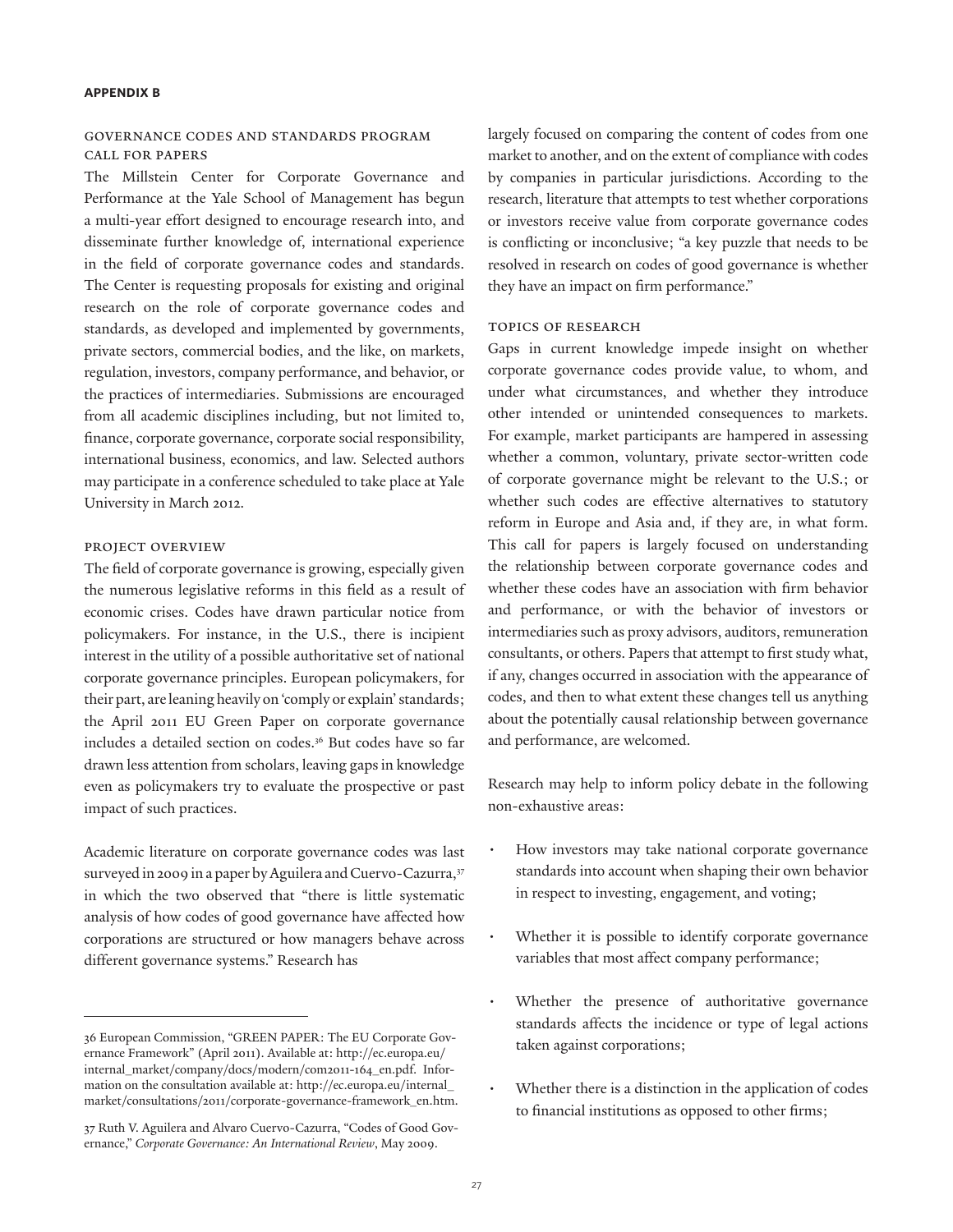- Cost-benefit analyses of applying standards at corporations or across a market;
- Whether disparities among national guidelines prompt code arbitrage—for instance, persuading companies to reincorporate or switch stock exchange listings to take advantage of different standards elsewhere;
- Whether, and to what extent, the ways in which codes are formulated and implemented affect outcomes such as the behavior of market participants;
- Whether codes affect the behavior of influential intermediaries such as proxy advisors, remuneration consultants, auditors, or others;
- A comparative analysis of the content of codes and outcomes across jurisdictions;
- Whether codes can be thought of as exogenous changes in corporate governance (or to what extent).

# Submission of Proposals

Scholars are invited to submit proposals, including a 2 to 3 page abstract and outline of their proposed research project along with a current CV, by July 1, 2011. Topics not specifically mentioned in these pages that fit within the project parameters are welcome. There is no submission fee. Papers must be in English.

A scientific committee of distinguished scholars from Yale and other institutions will select approximately eight papers. Awardees will be notified by August 15, 2011. Completed papers will be expected by December 14, 2011. The conference is tentatively scheduled for March 2012. The Center will also endeavor to identify papers for publication in book form.

The scientific committee for the project is coordinated by Stephen Davis, Ph.D., executive director of the Millstein Center, and composed of:

- Marco Becht, Professor of Finance and Economics at Université Libre de Bruxelles and executive director of the European Corporate Governance Institute;
- K.J. Martijn Cremers, Associate Professor of Finance, Yale School of Management;
- Colin Mayer, Peter Moores Dean of Saïd Business School and Peter Moores Professor of Management Studies, Oxford University; and
- Andrew Metrick, Deputy Dean for Faculty Development and Michael H. Jordan Professor of Finance and Management, Yale School of Management.

The Millstein Center may make available upon request and review a U.S.\$2,000 award to authors of each selected paper to support research required for completion of the paper. In addition, for those papers accepted for presentation at the Millstein Center academic conference, organizers will pay for travel by one presenter per paper to Yale University, the conference location, along with room and board in New Haven, CT USA for the duration of the event.

If you wish to have your paper considered for presentation at the conference, please submit your abstract or paper electronically as a Word or PDF document. If requesting award funding towards data purchase or research support, please provide a budget breakdown. All identifying information should be attached via a separate page, and the submission sent via email to:

Contact: Michele Grammatico, Administrator, Millstein Center for Corporate Governance and Performance, email: michele.grammatico@yale.edu.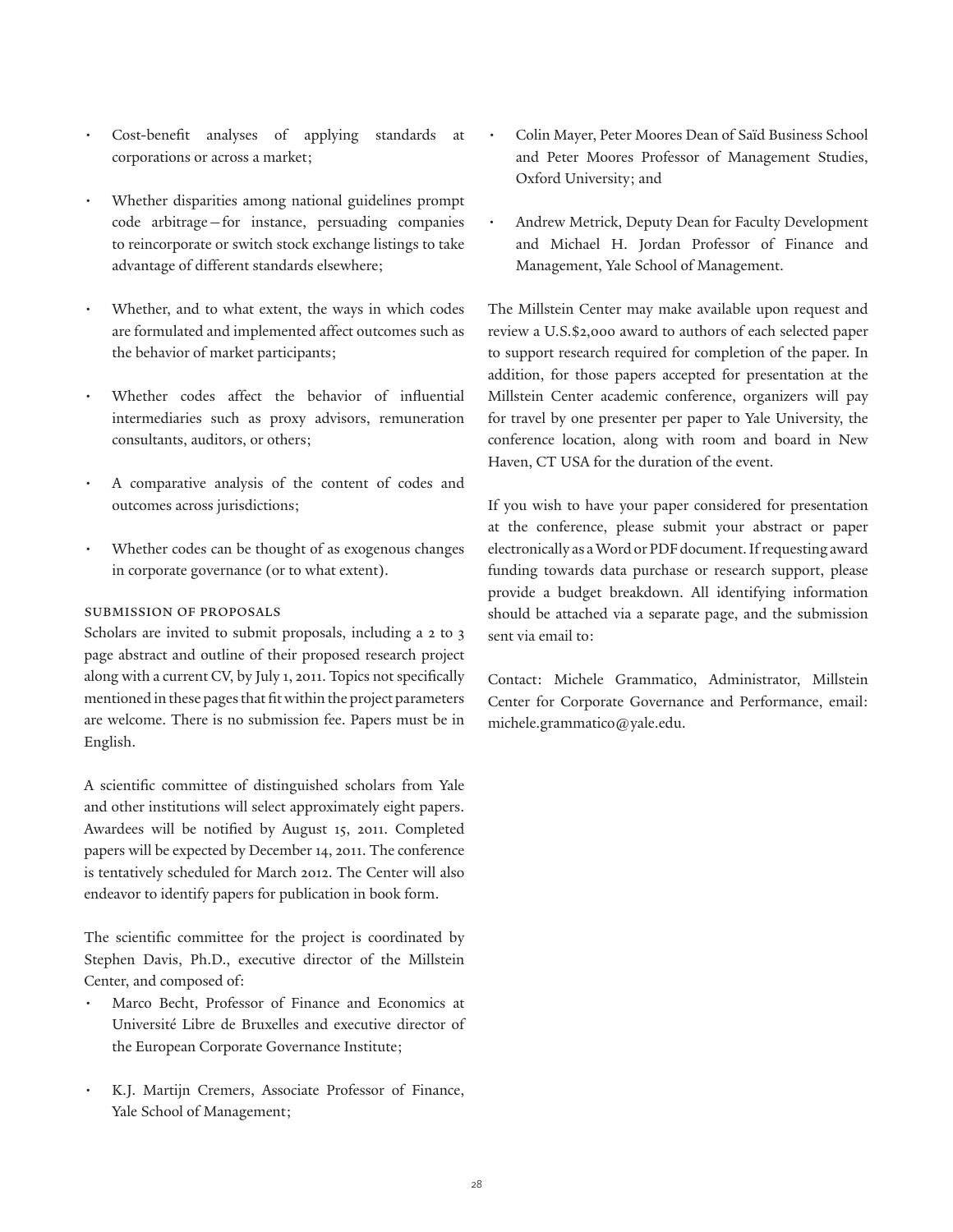#### **appendix c**

Meeting Summary and Next Steps YALE CODES AND STANDARDS NEW YORK CITY PROGRAM ROUNDTABLE 2 New York City MARCH 29, 2012

## I. OVERVIEW

The Millstein Center created the Codes and Standards Program in 2011 to probe international experience with national, authoritative codes of governance for corporations and investing institutions, and to identify lessons useful to any effort to develop such principles for the U.S. Founding sponsors for the project, along with the Millstein Center, were two large investors in U.S. equity (PGGM and TIAA-CREF); two U.S. public corporations (Microsoft and Prudential Financial); and Deloitte. The project's first year, aimed at fact finding, had four components: (1) an academic call for papers on codes; (2) an October 2011 roundtable in Zeist to review experience with codes in Europe; (3) a March 2012 roundtable in New York to discuss the relevance of a U.S. code; and (4) a working paper with research and background on codes together with practitioner perspectives drawn from the two roundtables.

Participants in the second roundtable met at The Yale Club in New York City on March 29, 2012. The roundtable consisted of participants and representatives from the project's founding sponsors and a balance of representatives from public corporations and institutional investors. Discussion proceeded under the Chatham House rule.<sup>38</sup>

This memorandum starts with the consensus agenda reached at the conclusion of the roundtable and then summarizes discussions that led up to it.

II. Consensus items

a. Following a three-part discussion lasting over four hours, participants in the New York roundtable reached consensus on the following points:

i. There are sufficient grounds for taking the US governance principles project to the next step.

ii. An effort to develop national, authoritative principles for the U.S. should be led by the private sector rather than by any public authorities.

III. The project should focus on the term "principles" rather than "code" and should address ultimate aims such as capital formation and preservation. In this way, governance may be understood as a means rather than an end in itself.

iv. A set of U.S. principles should embrace both corporations and institutional investors.

v. An independent, balanced, multi-stakeholder body unaffiliated with any single market participant is necessary to achieve progress.

vi. The leader of such a group is critical; it should be someone from the capital markets world with wide recognition, commitment, and respect.

vii. Development of content need not start from scratch. Many organizations have developed principles and provisions of their own on corporate governance, and these recommendations share much common ground. More work would have to be spent on principles related to institutional investors.

viii.Reporting on a set of U.S. principles should be framed as "apply and/or explain" rather than "comply or explain."

- ix. A work plan would unfold in the following phases:
	- 1. review project feasibility, develop project governance structure as an independent entity, and identify and appoint a chair;
	- 2. draft principles and issue them for market consultation;
	- 3. finalize principles;
	- 4. press for apply and/or explain reporting via channels such as stock exchange listing rules.

<sup>38</sup> Chatham House rule is defined as follows: "When a meeting, or part thereof, is held under the Chatham House Rule, participants are free to use the information received, but neither the identity nor the affiliation of the speaker(s), nor that of any other participant, may be revealed." Available at: http://www.chathamhouse.org/about-us/chathamhouserule-translations.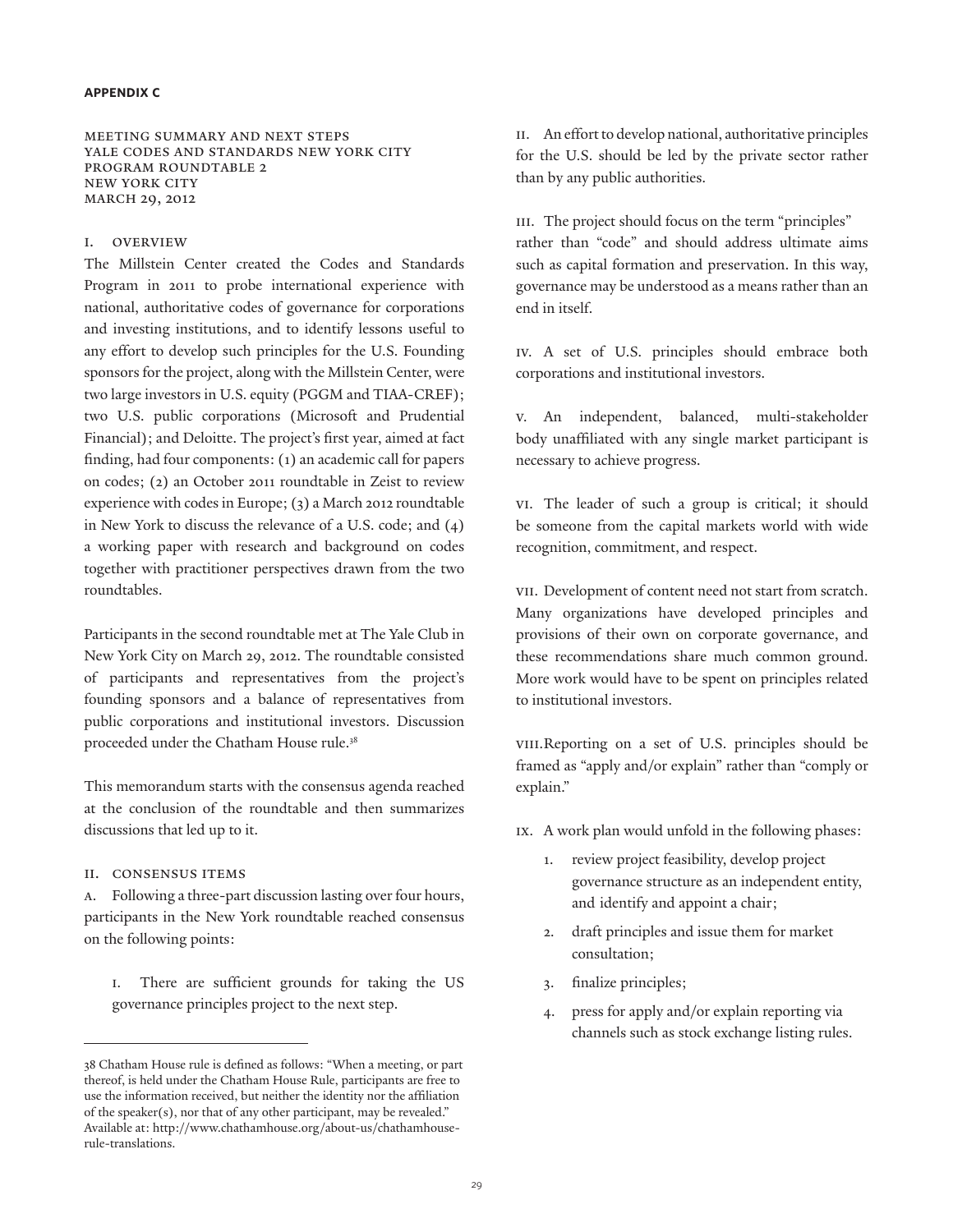### III. Immediate next steps

a. Circulate this memorandum for feedback and produce a final version. (The version included within this appendix represents the final version.).

b. Convene a conference call meeting of the project's founding sponsors (Deloitte, Microsoft, Millstein Center, PGGM, Prudential Financial, and TIAA-CREF) in mid-May to address the work plan as per above.

c. Convene an in-person meeting of the founding sponsors in June 2012 at Yale.

D. Circulate recommendations to and invite comment from New York roundtable attendees.

e. Produce the final Millstein Center working paper on codes of corporate governance prior to the Yale Governance Forum.

f. Provide exposure of progress to the governance community via the 2012 Yale Governance Forum. A plenary session on June 7, 2012 is entitled "Corporate governance codes around the world: Lessons for the US?". Discussants and respondents, many of whom attended at least one of the project roundtables, will review perspectives developed so far in the project.

g. Finalize a project governance structure and appoint a chair.

## IV. New York roundtable discussion notes

The March 29, 2012, roundtable in New York followed a threepart agenda that ended in the discussion of consensus items above. Topics were (1) How have governance codes worked in European markets?; (2) Could a code of governance in the United States improve the relationship between corporate boards and investors?; and (3) If the U.S. were to construct an authoritative code, what process might work to make it happen, and what might such a code look like?.

a. Topic 1: How have governance codes worked in European markets?

i. The session opened with a briefing, and then group discussion, on main insights from the project roundtable convened in Zeist in October 2011. Following are the main takeaways from Zeist:

1. Discussion at the Zeist roundtable focused on those living with codes – corporates, investors, intermediaries, public policy sectors – and their views on the following 3 topics: codes and performance; codes and investor decisions; and codes and behaviors they effect

2. A code is a means and not an end – codes are not intended to be a cure-all, but merely to be a starting point

3. Even if there is a code of corporate governance, investors may still put pressure where they want it to be put

4. Codes of corporate governance are about setting behavior expectations, including both corporates and investors; there should be a stewardship component to codes of corporate governance

5. Investor participation is critical to a code's success and funds must have governance muscle namely powers to oust directors—for a code to work

6. Code development should start with high level issues, such as board accountability and equal treatment of all shareowners

7. Codes should be developed on the aim of value creation rather than on compliance and they should be holistic, encompassing all major parties to the capital market

8. Throughout the development of a code, and after it is developed and in need of traction in the market place, it needs to involve one or more respected leaders

9. Successful codes will help to reduce adversarial relations between boards and investors and can help to foster quality dialogue

10. Generally, code frameworks are principlesbased (i.e., flexible) rather than rules-based and often embrace the idea of 'comply or explain' – either (1) complying with the provisions of the code, or (2) giving a well-reasoned and informative disclosure about why the company is not in compliance with the code; either are intended to be equally acceptable; boiler-plate responses will not work best, and it is important for the market to determine whether companies have appropriately complied or adequately explained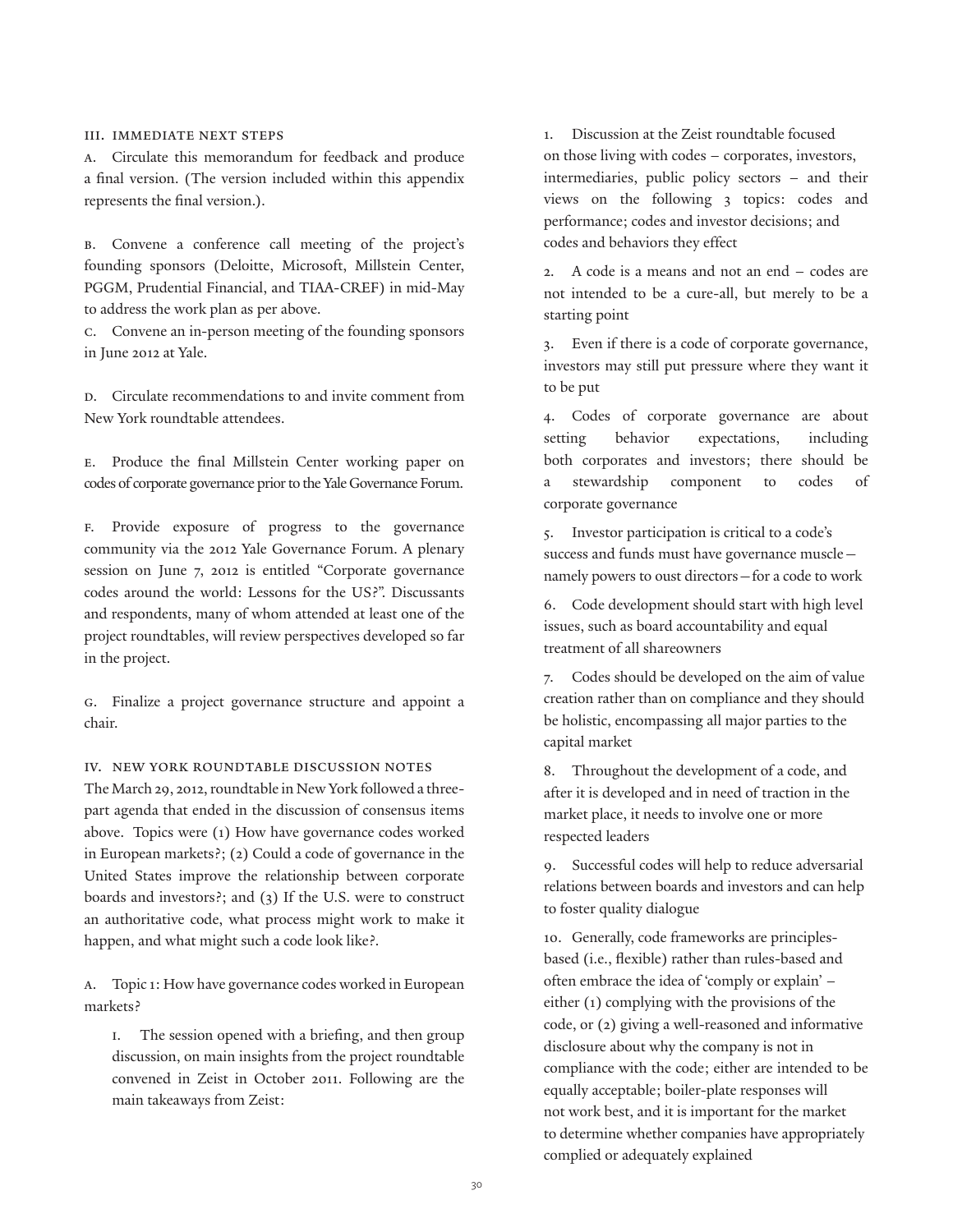11. The threat of law or regulation can motivate code development, but so can prospects of an exchange: for instance, loosening laws in certain areas in favor of a code

12. It is important to definitively identify where the law stops and the code of corporate governance begins; codes are an important substitute for and, in some instances, a complement to, regulation; codes may have advantages over regulation in that they are more flexible and are market-based

13. The vitality of a code of corporate governance rests on the participation of investors both in the formulation of the code originally and on the monitoring component to see that covered parties are following and are in compliance; funds cannot do monitoring at an individual basis but instead must support a collective monitoring body

14. Codes are a starting point for proxy advisors and individual funds in shaping voting and engagement behavior; a key challenge, though, is involving non-resident investors in applying codes

ii. Discussion of Zeist roundtable summary at the U.S. roundtable:

1. Generally, the corporate governance community within Europe has found codes to be helpful; they provide a framework for how to start the conversation and also help to define expectations; codes help to provide clarity around roles and responsibilities of investors and corporates; some

of the initial fears about codes of corporate governance have started to subside

2. Codes develop over time and build upon themselves; code development should start with what the optimal outcome should be; it is important to have a process in place in order to perform a review of the code for any updates that may be necessary

III. Thinking in the U.S. about codes of corporate governance

1. Corporates and investors in the U.S. have been the ones that have developed their own corporate codes 2. Trying to compare potential provisions at the code level across the U.S. is difficult because it requires knowledge of all requirements throughout the U.S.

3. In the U.S., there is a disclosure system (rather than a 'comply-or-explain' system); from the outside looking in, it looks like everything is regulated, but it is more about disclosure

4. When thinking about the European experience, it may be useful to think how much of the corporate governance landscape was already filled-in by the time codes came into existence; in the U.S., a lot of the landscape has already been set through regulation, so codes may not be as useful

5. Given much of the recent legislation, most corporates are trying to work through requirements associated with the regulation and their associated action plans

6. With a code, the corporate community could have more of a voice than with the current system

b. Topic 2: Could a code of governance in the United States improve the relationship between corporate boards and investors? Points raised by participants included:

i. Principles could improve the relationship between corporate boards and investors by defining a framework for communication. There is a need for guidance, in part because of concerns over breaching Regulation FD, and in part because of long-standing resistance among some boards to taking on responsibility of dialogue with shareowners.

II. Development of successful authoritative principles hinges on trust and confidence between shareholders and investors who frame the document.

III. Code creation should be put into the context of performance, value creation, capital formation, and capital preservation.

iv. A governance code can help improve relations between management and boards by clearly spelling out responsibilities of the two. Today, directors and executives may need additional clarification about roles.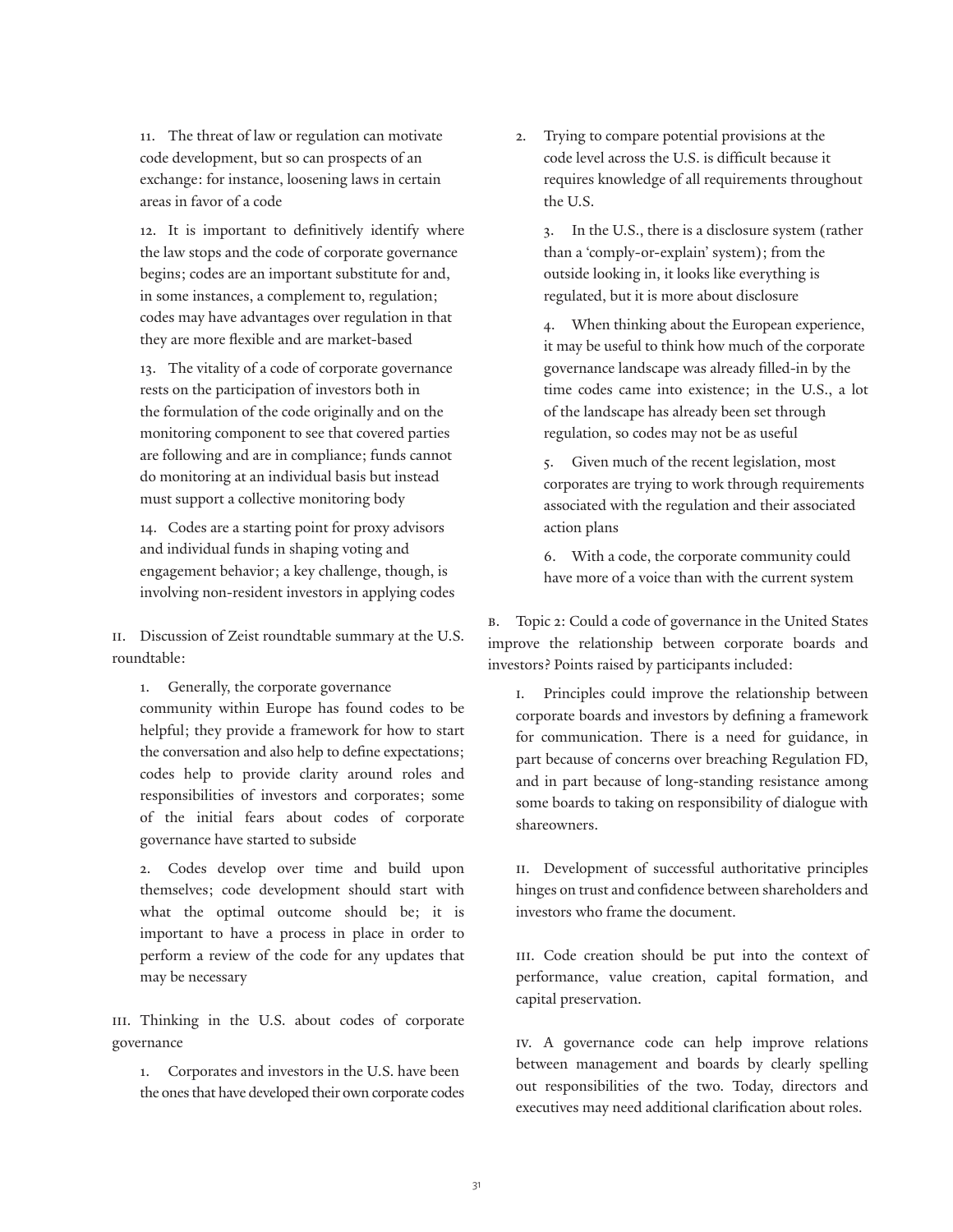v. The existence of a code could affect the way proxy advisory firms make judgments. In the U.S., in the absence of a code, they tend to act as default standardsetters. By contrast, in a market with an authoritative code, they tend to use the code as the standard and make recommendations based on it.

vi. A governance code could be framed first for a sector or industry to reflect common characteristics.

vii. Codes of corporate governance should include environmental, social, and governance risks.

vIII. One lesson from the European experience is that a code of governance should address both corporations and the behavior of shareowners. Otherwise, there is a risk of making boards responsive, but to institutions acting in ways that may seek short term outcomes despite long term interests of clients.

ix. The way in which a code gets traction is by encompassing the views of all major parties in a market; it needs broad buy-in.

x. A governance principles process only works if both corporations and investors treat recommendations not as a compliance exercise, but as related to value. Then directors and investors will be properly motivated.

c. Topic 3: If the U.S. were to construct an authoritative code, what process might work to make it happen, and what might such a code look like? Points raised by participants included:

- i. Questions to ask:
	- 1. What leads to the perceived need to have a code of corporate governance?
	- 2. Who is involved?
	- 3. Who would lead and under what auspices?
	- 4. Who wants a code (i.e., if it isn't broken, do not fix it)?
	- 5. Is there a better path compared to what exists now in the U.S.?
	- 6. What are the potential benefits?
	- 7. Who would lead the exercise?
- 8. How does the project get done and implemented?
- 9. How does the project get buy-in?
- 10. Are potential problems solved through listing standards rather than through a code?
- 11. Will the right and necessary actors "come to the party?"
- 12. Are there public policy issues that should be addressed in the code?
- 13. How can the code be made authoritative?

II. The common U.S. practice is to turn to regulation, but maybe this should not be the preferred choice

III. The goal of the code may be to stabilize the markets and try to improve or safely reduce risks

iv. It may be necessary to have some form of public agency involvement in order to make it authoritative

v. The U.S. has several different codes of corporate governance, but not one, single authoritative code; on substance, differences between codes turn out to be small in comparison to the similarities, so it may be good to work on those similarities as a baseline

vi. Before actually constructing and developing a code, it is important to first determine who would sponsor such an initiative and what the convening force would be

vii. A code does have value and could be useful in the U.S.

1. It was recommended by some that the codewriting leader be someone who is independent; must be free of any potential conflicts that could make it appear that the sponsor is using the code as a tool for something; others suggested that because the U.S. has such a deep rooted rules-based system, any adoption of a code would need a lot of muscle, and this may perhaps best be served by someone heavily involved in the capital markets; leadership will be extraordinarily important

2. A potential path to development of authoritative principles would be for a group to compose a potential code and then to try to find someone with muscle to get involved; however, many thought that